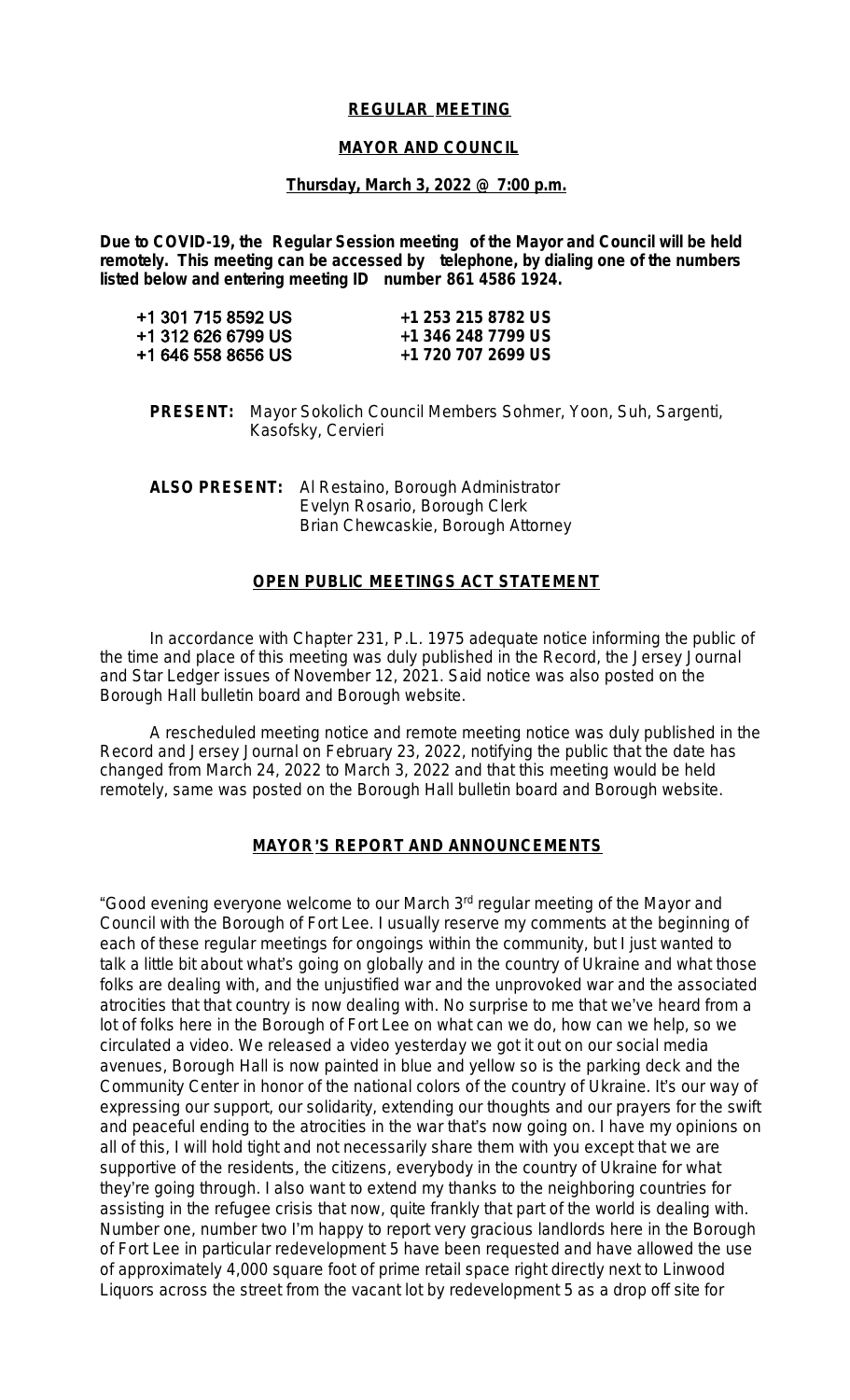donations for the country of Ukraine. We did this for Sandy, we did this for other issues that we had in town, we had incredible reception. I just want to be clear we are going to be publicizing what items need to be dropped off. It will open probably starting this weekend, it should be opening as of tomorrow but officially it will start as of Saturday morning. The list that I'm getting from the folks in Ukraine and the folks that are putting this together are medical supplies, they are in desperate need of. Whether its band-aids and bandages, lidocaine, walkers, crutches, I will tell you I'm tearing up just reading this list. I got to tell you. I find it incomprehensible that I'm reading these items off this list, but this is what those poor souls need. Lidocaine, walkers, crutches, sterile surgical supplies, not so sure we even have access to that. Fast and long-acting insulin, I don't even know if we have access of the ability to drop that off. All sorts of medications, whether it's everything from first aid cream to iodine, everything in between. Bandages, things of that nature. On our website as soon as we have a better list, we are going to start to publicize this drop off center. The address is 2060 Hudson Street. If you were to go into redevelopment 5 and just drive down the road in the middle of redevelopment 5, Hudson Lights go to the end and its right there on the corner. You can't miss it. Signage has been ordered so that people can readily identify where the drop off site is. Tomorrow General Services and DPW in Fort Lee will be furnishing the center. Tables, round tables, chairs for volunteers and the game plan is, each day to assemble as much as everyone can assemble. Then there's a drop off in Newark for this to be shipped on an emergency basis to Ukraine on virtually a daily basis. There will be volunteers with trucks, volunteers with putting stuff in boxes, I don't have the exact details as to how all of this is going to work but I know one thing, it's going to work because it has to work. I have also heard requests that folks need the military underwear, new underwear, women, men and children. We've heard other requests winter jackets, scarves, socks, and things of that nature. I am going to say this, and I don't want to offend anybody, but I want to be clear. This is not an opportunity to have a garage sale, to get rid of stuff that's lying around that's used or if you were trying to get rid of it. We are looking for good, new, and clean items if they are already prewrapped that's great. Another item that they desperately need believe it or not and it makes a lot of sense are backpacks. Those backpacks will be stuffed with the merchandise and the items that we get so that backpacks can be distributed very quickly. In that backpack will be multiple items for any particular individual that's grabbing it. So, backpacks, medicine, bandages, underwear, clothing, sweatshirts, sweatpants, pants. Don't want to sound greedy but we are looking for new things. We want dropped off what we would hopefully get if we were suffering in such circumstances. Nothing used, nothing dirty, nothing old, nothing worn. With that, I want to thank everybody for that. I want to thank the Mayor and Council for their constant support and their authorization to devote Fort Lee resources to making sure that this center works out. I am giving you broad strokes tonight, there is going to be more detail on our website, on Facebook, we are going to be getting a video out on it and its going to start Saturday and its going to last for a while. This isn't something that is going away in three days so if you can't get to it this weekend, next week is fine and probably the week after and so forth and so on. Thank you, Fort Lee, thank you to those landlords, thank you to the volunteers that are putting this together. Shout out to our prosecutor Raffi Khorozian who is very involved here to. With that, I've doubled my opening statement and I'm sorry I took so long."

# **APPROVAL OF MINUTES**

On motion by Councilman Cervieri, seconded by Councilman Sargenti, and carried unanimously, the minutes of the January 6, 2022, Reorganization Session were approved.

On motion by Councilman Sargenti, seconded by Councilman Sohmer, and carried unanimously, the minutes of the January 20, 2022, Regular Session were approved.

On motion by Councilman Sargenti, seconded by Councilman Sohmer, and carried unanimously, the minutes of the February 3, 2022 Closed Session were approved. Councilman Cervieri abstained.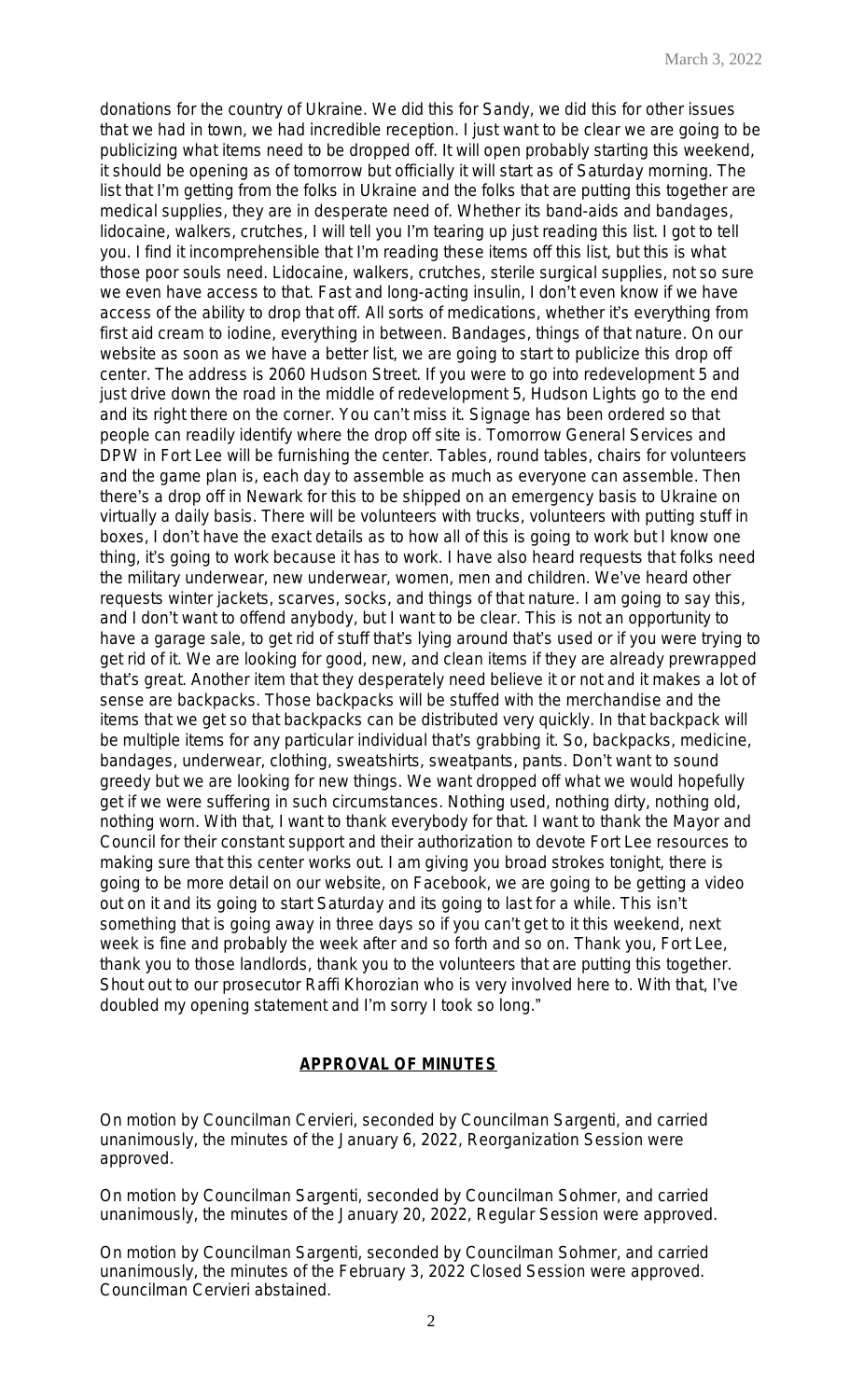On motion by Councilman Sargenti, seconded by Councilman Sohmer, and carried unanimously, the minutes of the February 3, 2022 Work Session were approved. Councilman Cervieri abstained.

# **INTRODUCTION OF ORDINANCES**

# **Ord. #2022-6 AN ORDINANCE AMENDING AND SUPPLEMENTING VARIOUS SECTIONS OF CHAPTER 410 ENTITLED** "**ZONING**" **(Public Hearing April 14, 2022)**

**On motion by Councilman Cervieri , seconded by Councilman Sohmer, and carried, Ord. #2022-6 entitled** "AN ORDINANCE AMENDING AND SUPPLEMENTING VARIOUS SECTIONS OF CHAPTER 410 ENTITLED "ZONING" (Public Hearing April 14, 2022) was introduced and passed on first reading.

The Ordinance was **approved** on the following roll call, and the public hearing relative to this ordinance was scheduled for April 14, 2022.

#### **AYES: Council Members Sohmer, Yoon, Suh , Sargenti, Kasofsky, Cervieri**

# **Ord. #2022-7 AN ORDINANCE ESTABLISHING FILMING AND PHOTOGRAPHY AND FEES (Public Hearing April 14, 2022)**

**On motion by Councilman Cervieri, seconded by Councilman Sohmer, and carried, Ord. #2022-7 entitled** "AN ORDINANCE ESTABLISHING FILM AND PHOTOGRAPHY AND FEES" (Public Hearing April 14, 2022) was introduced and passed on first reading."

The Ordinance was **approved** on the following roll call, and the public hearing relative to this ordinance was scheduled for April 14, 2022.

#### **AYES: Council Members Sohmer, Yoon, Suh , Sargenti, Kasofsky, Cervieri**

#### **ORDINANCE PUBLIC HEARINGS**

# **Ord. #2022-2 AN ORDINANCE AMENDING AND SUPPLEMENTING CHAPTER 156 ENTITLED** "**TREE REMOVAL AND REPLACEMENT** "**, SECTIONS 156-2 ENTITLED**  "**REGULATED TREES** " **AND 156-9 ENTITLED** "**REQUIREMENTS FOR TREE REPLACEMENT AND/OR MITIGATION** "

**On motion by Councilman Cervieri , seconded by Councilwoman Kasofsky, and carried, the public hearing was opened relative to Ord. 2022-2 entitled** "AN ORDINANCE AMENDING AND SUPPLEMENTING CHAPTER 156 ENTITLED "TREE REMOVAL AND REPLACEMENT', SECTIONS 156-2 ENTITLED "REGULATED TREES" AND 156-9 ENTITLED "REQUIREMENTS FOR TREE REPLACEMENT AND/OR MITIGATION"

#### **AN ORDINANCE AMENDING AND SUPPLEMENTING CHAPTER 156 ENTITLED** "**TREE REMOVAL AND REPLACEMENT** "**, SECTIONS 156-2 ENTITLED** "**REGULATED TREES** " **AND 156-9 ENTITLED** "**REQUIREMENTS FOR TREE REPLACEMENT AND/OR MITIGATION** "

**WHEREAS**, it has been brought to the attention of the Mayor and Council of the Borough of Fort Lee that Chapter 156 entitled "Tree Removal and Replacement" requires updating; and

**WHEREAS**, the Mayor and Council believes it would be in the best interest of the citizens that Chapter 156 be amended and supplemented at this time.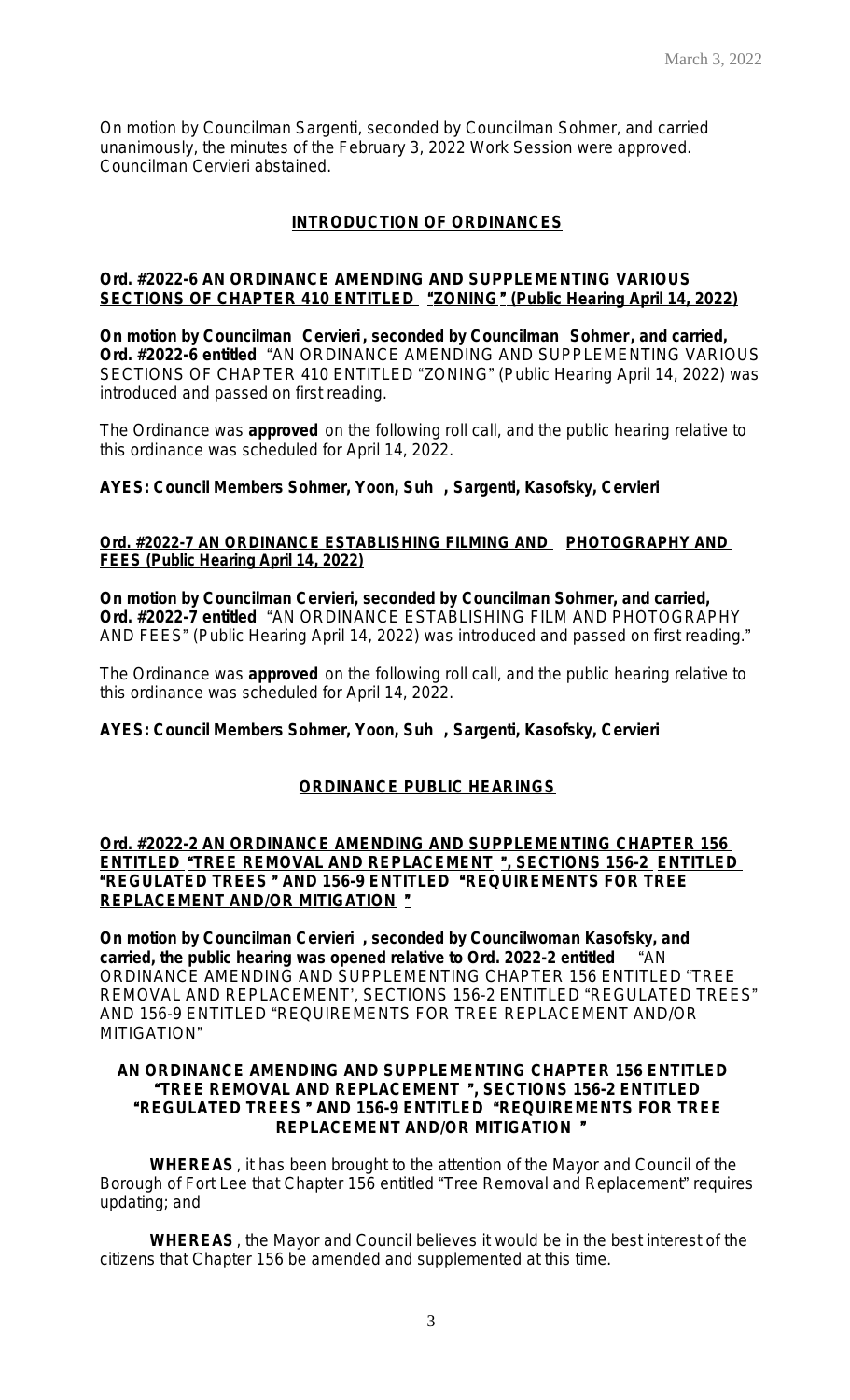**NOW, THEREFORE, BE IT ORDAINED** by the Mayor and Council of the Borough of Fort Lee that Chapter 156 "Tree Removal", Sections 156-2 "Regulated Trees" and 156- 9 "Requirements for Tree Replacement" are amended and supplemented in their entirety as follows:

- Section 1. Chapter 156, Tree Removal and Replacement is hereby amended and supplemented as follows:
	- 156-2 Regulated trees.

As used in this Chapter, the word "tree" shall mean any woody plant having a diameter greater than six (6) inches as measured at a height of four (4) feet, six (6) inches from the existing grade (i.e., at its base)

- 156-9 Requirements for tree replacement and/or mitigation. In connection with any trees to be removed under Sections 156-7 and 156-8 herein to accommodate buildings, driveways, parking areas, lawn and recreation areas, etc., the following replacement/mitigation standards shall apply:
	- A. For every one tree removed, one replacement tree shall be provided on site for every 12 inches of tree diameter removed;
	- B. Replacement trees shall be a minimum  $3\frac{1}{2}$  inches caliper nursery grade stock and of the same species of the tree to be removed; or alternatively, a species that is nature to the area;
	- C. Where on-site replacement is not feasible, the applicant shall be required to pay a fee to the municipal tree replacement fund in an amount equal to the following amounts per tree to be removed:

\$500 per tree with a diameter of six inches to 24 inches \$1,000 per tree with a diameter greater than 24 inches

- Section 2. If any section or provision of this Ordinance shall be held invalid in any court of competent jurisdiction, the same shall not affect the other sections or provisions of this Ordinance, except so far as the section or provision so declared invalid shall be inseparable from the remainder of any portion thereof.
- Section 3. All ordinances or parts of ordinance inconsistent with this Ordinance are hereby repealed to the extent of such inconsistency.
- Section 4. This Ordinance shall take effect upon final adoption and publication in accordance with Law.

There being no public discussion, the public hearing was closed **on motion by Councilman Cervieri , seconded by Council man Sargenti .**

**On motion by Councilman Cervieri , seconded by Councilman Sargenti ,** the Ordinance was **adopted** on the following roll call:

**AYES: Council Members Sohmer, Yoon, Suh , Sargenti, Kasofsky, Cervieri**

### **Ord. #2022-3 AN ORDINANCE TO PROVIDE FOR THE AMENDMENT OF THE CODE OF THE BOROUGH OF FORT LEE WITH THE REPLACEMENT OF EXISTING ORDINANCE CHAPTER 410 ZONING ARTICLE XV ANTENNAS WITH A NEW ARTICLE XV WIRELESS TELECOMMUNICATIONS FACILITIES**

**On motion by Councilman Cervieri, seconded by Councilman Sargenti , and carried, the public hearing was opened relative to Ord. 2022- 3 entitled** "AN ORDINANCE TO PROVIDE FOR THE AMENDMENT OF THE CODE OF THE BOROUGH OF FORT LEE WITH THE REPLACEMENT OF EXISTING ORDINANCE CHAPTER 410 ZONING ARTICLE XV ANTENNAS WITH A NEW ARTICLE XV WIRELESS TELECOMMUNICATIONS FACILITIES"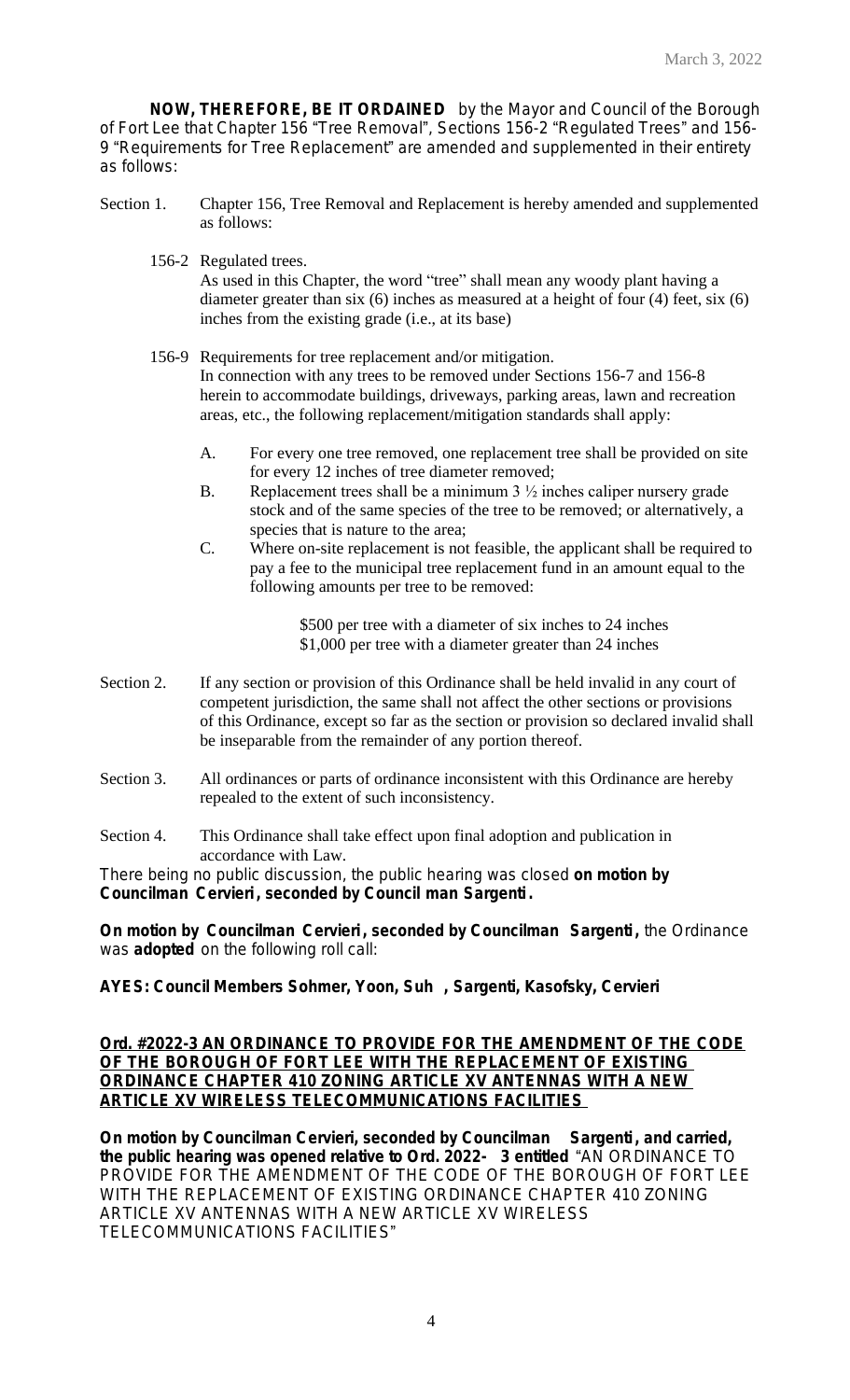# **AN ORDINANCE TO PROVIDE FOR THE AMENDMENT OF THE CODE OF THE BOROUGH OF FORT LEE WITH THE REPLACEMENT OF EXISTING ORDINANCE CHAPTER 410 ZONING ARTICLE XV ANTENNAS WITH A NEW ARTICLE XV WIRELESS TELECOMMUNICATIONS FACILITIES**

**WHEREAS**, the Borough desires to establish reasonable regulations concerning the placement, installation and alteration of wireless telecommunications facilities within the Borough, consistent with local, state and federal laws through the implementation of a siting and approval process and planning procedure.

**WHEREAS**, the Borough desires to establish regulations for the siting, installation, alteration and maintenance of Wireless Telecommunications Facilities, as the term is herein defined; and

**WHEREAS**, the Borough desires that these regulations will encourage the location of cellular facilities in appropriate locations in order to minimize the total number of cellular facilities throughout the Borough and encourage collocation on approved telecommunications supporting structures and that the construction of new monopoles and antennas will be sited so as to minimize the adverse visual impact, and will utilize careful design, landscaping and screening techniques; and

**WHEREAS**, on February 8, 1996, the United States adopted the Federal Telecommunications Act ("TCA") which, among other things, preserves a local government's authority over the "placement construction and modification of personal wireless service facilities" (47 U.S.C. §332(c)(7)(A)), while making it unlawful for a local government to prohibit or have the effect of prohibiting the provisions of personal wireless service (47 U.S.C. 332(c)(7)(B)(i)(II)), and provides that local government "shall not unreasonably discriminate among providers of functionally equivalent services" (47 U.S.C. §332(c)(7)(B)(i)(I)); and

**WHEREAS**, on December 13, 2001, the Borough adopted an ordinance to accomplish the above purposes titled Article XV Antennas of the Zoning Chapter of the Revised General Ordinances; and

**WHEREAS**, on November 18, 2009, the FCC adopted a declaratory ruling at Docket WT Docket No. 08-165 titled "Petition for Declaratory Ruling to Clarify Provisions of Section 332(c)(7)(B) to Ensure Timely Siting Review and to Preempt Under Section 253 State and Local Ordinances that Classify All Wireless Siting Proposals as Requiring a Variance" in regard to the provisions of the TCA which require the timely siting, by establishing 90 and 150 day shot clock timeframe provisions for wireless siting applications; and

**WHEREAS**, on February 22, 2012, the United States adopted the Middle Class Tax Relief and Job Creation Act" ("TRA") which, among other things, contains provisions designed to improve and expedite wireless siting applications by specifying that eligible facilities requests which do not substantially increase the size of an existing tower or base station must be approved by local governments, with this subset of telecommunications provisions becoming subsequently known as the Spectrum Act; and

**WHEREAS**, on October 17, 2014, the FCC adopted a Report and Order (the "Infrastructure Order") at WT Docket No. 13-238 titled "Acceleration of Broadband Deployment by Improving Wireless Facilities Siting Policies", in particular, by clarifying the provisions of the Spectrum Act by describing the types of modifications to wireless facilities which constitute an Eligible Facilities Request, as the term is used in the Spectrum Act, including that a modification may not increase the height of a facility by more than 10% of its existing height; and

**WHEREAS**, on June 9, 2020, the FCC adopted a Declaratory Ruling and Notice of Proposed Rulemaking at WT Docket No. 19-250 titled "Implementation of State and Local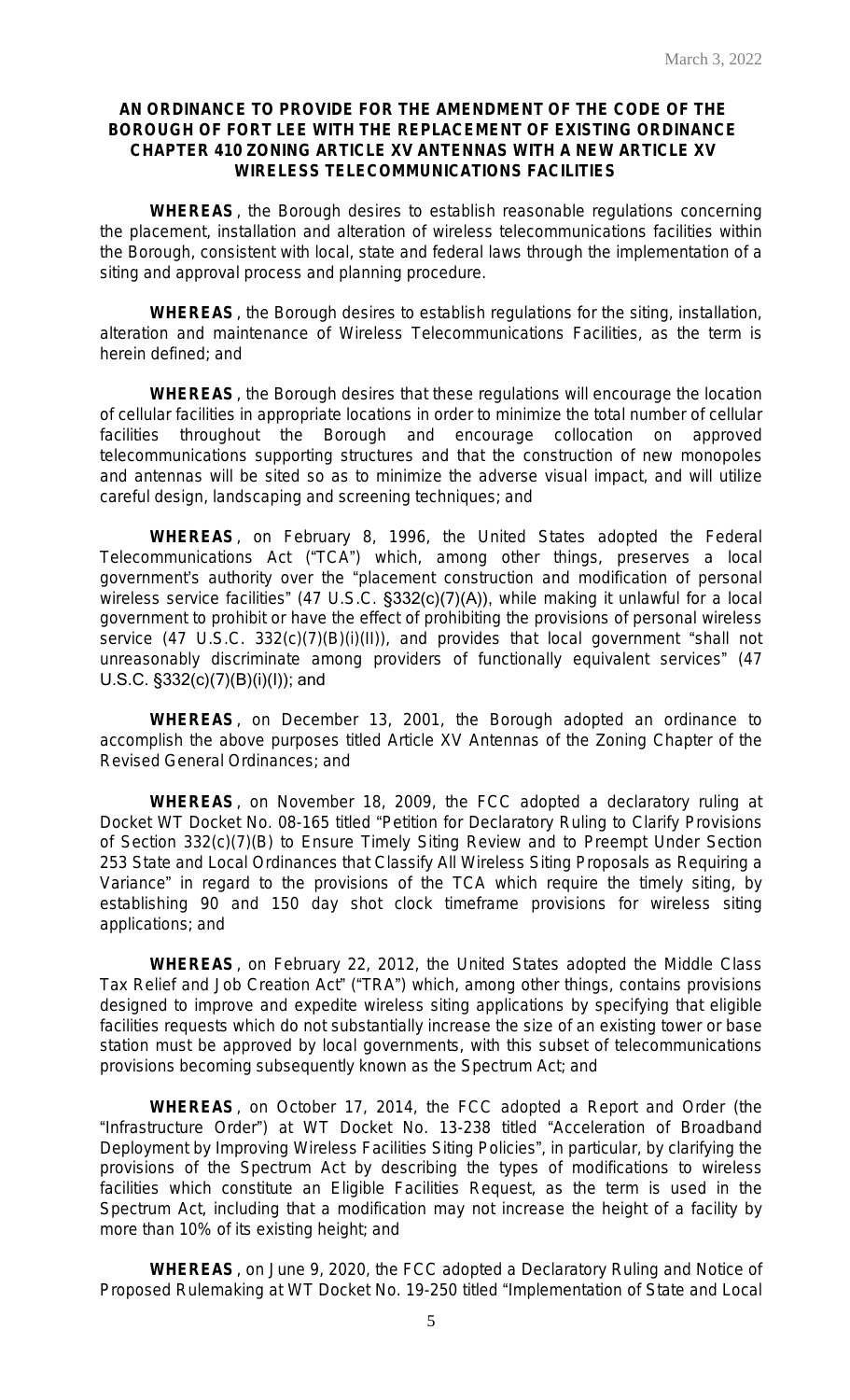Governments' Obligation to Approve Certain Wireless Facility Modification Requests Under Section 6409(a) of the Spectrum Act of 2012" in order to further clarify the provisions of the Spectrum Act in regards to what type of modification constitutes an Eligible Facilities Request, including specifying which modifications do not defeat the originally intended concealment elements of an existing facility, when the FCC mandated 90 and 150 day shot clocks commence and permitted height increases for towers outside the public right-of-way; and

**WHEREAS**, on October 27, 2020, the FCC adopted a Report and Order at WT Docket No. 19-250 titled "Implementation of State and Local Governments' Obligation to Approve Certain Wireless Facility Modification Requests Under Section 6409(a) of the Spectrum Act of 2012" in order to further clarify the provisions of the Spectrum Act by specifying the extent to which an Eligible Facilities Request to modify an existing wireless may expand said facility in size and dimensions, including that an existing facility may be expanded by up to 30 feet in any one direction; and

**WHEREAS**, the existing Borough wireless telecommunications ordinance was adopted in 2001 and does not comply with the subsequently adopted Spectrum Act and FCC orders of 2009, 2014 and 2020, and the Borough seeks to remedy and address this lack of compliance by adopting a new ordinance to regulate wireless facilities installations which replaces and supersedes the existing ordinance; and

**NOW, THEREFORE, BE IT RESOLVED** by the Council of the Borough of Fort Lee that the Code of the Borough of Fort Lee, hereinafter the "Code", be amended as follows:

The Code is hereby amended, supplemented and revised with the replacement of Chapter 410 Zoning Article XV Antennas with Chapter 410 Zoning Article XV Wireless Telecommunications Facilities, and which shall read, in its entirety, as follows: Heading: CHAPTER 410 ZONING ARTICLE XV WIRELESS TELECOMMUNICATIONS FACILITIES Section Titles: 410-74 Purpose

410-75 Definitions

410-76 Applicability; Non-Applicability to Amateur Radio Stations and Receive Only Antennas

410-77 Eligible Facilities Requests

410-78 Miscellaneous Provisions

§ 410-74 **Purpose**: The purpose of these regulations for the siting, installation, alteration and maintenance of Wireless Telecommunications Facilities, as the term is herein defined, is to:

- A. Protect residential areas and land uses from potential adverse impacts of wireless telecommunications facilities;
- B. Encourage the location of cellular facilities in appropriate locations;
- C. Minimize the total number of cellular facilities throughout the Borough of Fort Lee;
- D. Strongly encourage the collocation on approved wireless telecommunications facilities as a primary option rather than construction of new or additional singleuse towers;
- E. Encourage users of monopoles and antennas to locate them, to the extent possible, in areas where the adverse impact on the residential community is minimal, particularly to avoid adverse visual impacts upon residential dwellings;
- F. Encourage users of monopoles and antennas to locate and configure them in a way that minimizes the adverse visual impact of the towers and antennas through careful design, siting, landscape screening and innovative camouflaging techniques;
- G. Enhance the ability of the providers of telecommunications services and emergency services to provide such services to the community quickly, effectively and efficiently; and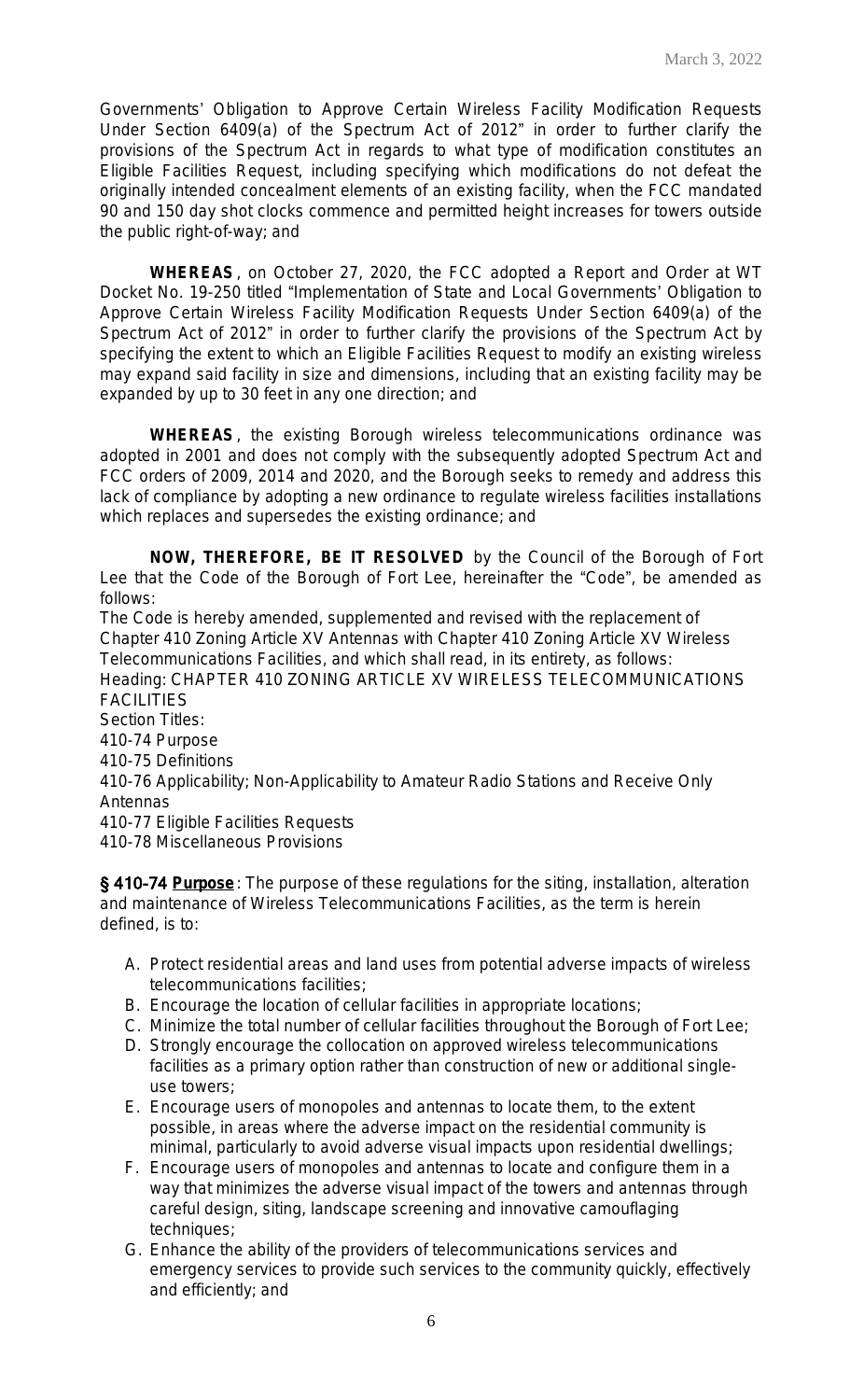- H. Avoid potential damage to adjacent properties from tower failure through engineering and careful siting of tower structures.
- I. Ensure compliance with Federal Communications Commission regulations concerning Eligible Facilities Requests to modify Eligible Support Structures.
- J. Ensure compliance with applicable environmental laws and regulations.

§ 410-75 **Definition** : For the purposes of this Article, the following terms shall have the meaning indicated below:

- A. Base Station, Existing. Any lawfully existing structure other than a tower that, at the time of review or consideration, already supports or houses lawfully existing FCClicensed or FCC-authorized wireless transmission equipment, even if such structure was not initially built for the sole or primary purpose of supporting or housing wireless transmission equipment.
- B. Base Station, Proposed. Any proposed or lawfully existing structure other than a tower that is being proposed to be used to support or house FCC-licensed or FCCauthorized wireless transmission equipment and which does not, at the time of such proposal, already support or house wireless transmission equipment.
- C. Eligible Facilities Request. The definition of an Eligible Facilities Request is included in section 410-77 of this Article.
- D. Equipment Compound. An area surrounding or adjacent to the base of a wireless telecommunications tower, or surrounding, adjacent to, within or upon a wireless telecommunications base station, in which wireless transmission equipment is located.
- E. Wireless Telecommunications Facility. The tower or base station and all wireless transmission equipment used in connection with any FCC-licensed or FCCauthorized wireless transmission.
- F. Wireless Telecommunications Tower. Any structure built for the sole or primary purpose of supporting FCC-licensed or FCC-authorized wireless transmission equipment.
- G. Wireless Transmission Equipment. Any antennas, including panel or multimodal antennas, "small cell" systems (such as exterior or interior "DAS" distributed antenna systems), or "dish" microwave antennas, that are used in connection with any FCC-licensed or FCC-authorized wireless transmission, and all other equipment associated with and necessary to their operation, including wires, cables, cabinets, and backup power equipment.

# § 410-76 **Applicability; Non-Applicability to Amateur Radio Stations and Receive Only Antennas .**

A. All new Wireless Telecommunications Facilities, including towers, antennas, Distributed Antenna Systems (DAS) (also referred to as a microcell, booster or repeater antenna system) on private property and publicly owned lands, but not in the Borough right-of-way, shall be subject to the regulations of this Article, except as otherwise provided herein. The provisions of this Article shall not govern any antenna that is owned and operated by a Federally licensed amateur radio station operator or is used exclusively as a receive-only antenna in accordance with Federal Communications Commission regulations.

# § 410-77 **Eligible Facilities Requests**

- A. (No Substantial Change). An Eligible Facilities Request that does not substantially change the dimensions of an existing Wireless Telecommunications Facility shall comply with the following:
	- (1) Reviewing authority. The Borough Zoning Officer is the reviewing authority for eligible facilities requests involving no substantial change. The Borough Telecommunications Consultant will assist the Borough Zoning Officer in all aspects of the implementation of this Article.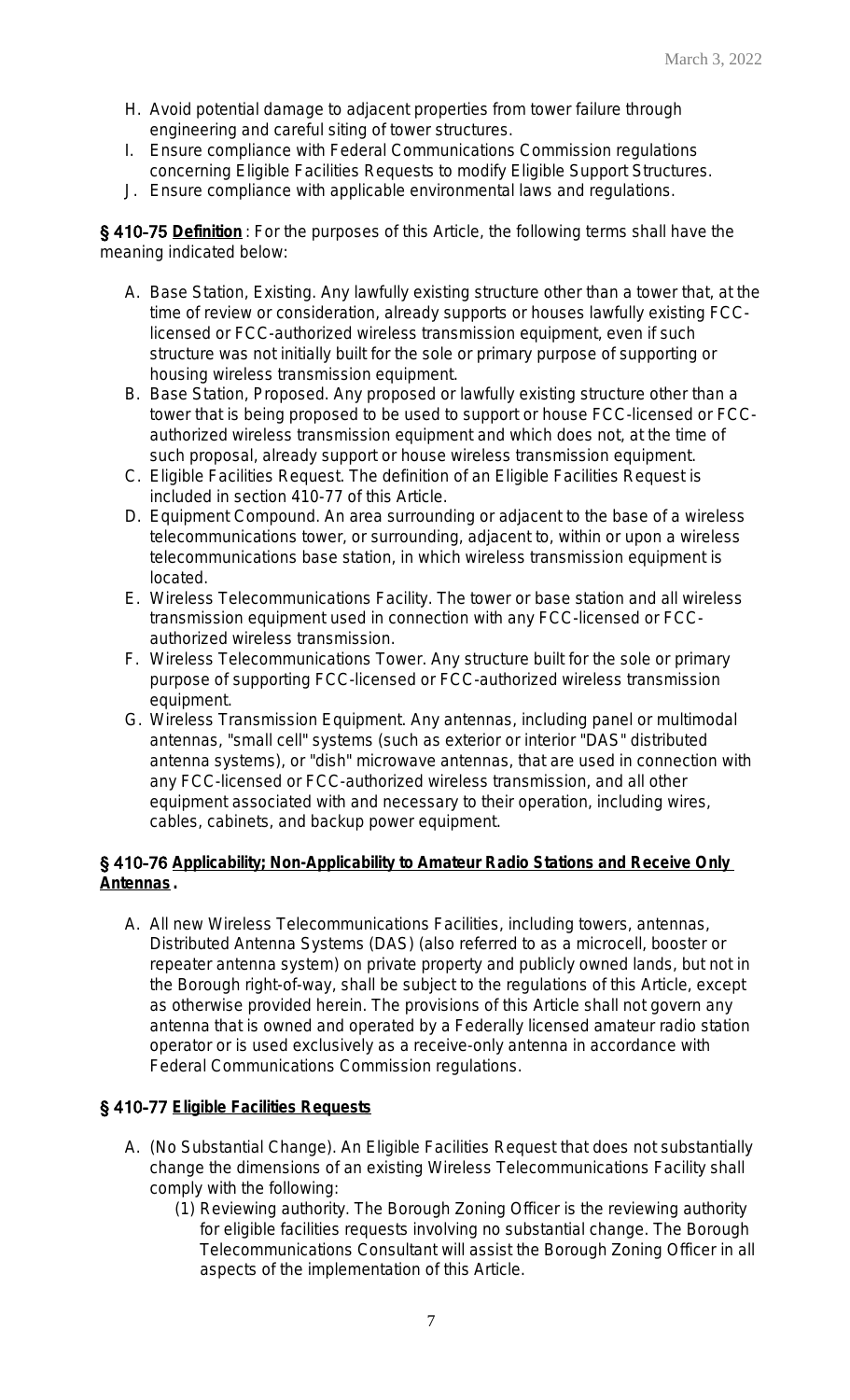- (2) Fee. The application fee for an eligible facilities request involving no substantial change is specified in the section of this Article entitled Fees. The fee must be paid to the Zoning Officer prior to the issuance of the applicable Zoning Permit.
- (3) Application. An application for an Eligible Facilities Request involving no substantial change must include a completed zoning permit application, a plan drawn by an engineer or architect depicting the existing tower or base station and all proposed facilities and modifications, and other documentation as necessary to demonstrate that the request qualifies as an "Eligible Facilities Request" and involves "no substantial change" as defined in this Article.
- (4) Filing. Applications for Eligible Facilities Requests involving no substantial change must be filed with the Zoning Officer in paper format via mail, overnight delivery, or hand delivery, and also in electronic (.pdf or .doc) format via e-mail, and copied simultaneously to the Planning Board in both formats.
- (5) Prior Municipal Approvals. Applications for eligible facilities requests involving no substantial change must confirm, to the Zoning Officer's satisfaction, that the existing tower or base station, and all existing wireless telecommunication facilities located thereon, are lawfully in existence, and have been previously granted all necessary municipal land use and development approvals.
- (6) Owners' Consent. Applications for eligible facilities requests involving no substantial change must confirm, to the Zoning Officer's satisfaction, that the owner of the subject property, whether or not within a public right-of-way, and the owner of the subject tower or base station have given prior written consent to the proposed facilities and modifications.
- (7) Federal Laws. When reviewing an Eligible Facilities Request involving no substantial change, the Zoning Officer, and any other Borough personnel designated to administer and review said request, shall apply the definition contained in 47 U.S.C. 1455, as interpreted by FCC and defined herein. The Zoning Officer should be familiar with 47 U.S.C. § 332(c)(7) of the Communications Act of 1996; 47 U.S.C. § 1455 of the Spectrum Act; Federal Communications Commission Declaratory Ruling under WT Docket No. 08-165, adopted November 18, 2009; Federal Communications Commission Report and Order under WT Docket Nos. 13-238 and 13-32, and WC Docket No. 11-59, adopted October 17, 2014; and any subsequent applicable statutory or regulatory enactments; agency rulings or reports; and court opinions. The Zoning Officer shall, when necessary, rely on the Consultant in the application and interpretation of the foregoing.
- (8) Request for Additional Information. If, based on his or her review of the application in consultation with the Planning Board and Telecommunications Consultant, as needed, the Zoning Officer concludes that additional information is needed to determine whether the application can be approved, the Zoning Officer may request such additional information from the applicant, but the applicant is not required to provide it.
- (9) Interim Denial Pending Further Review. If the Zoning Officer is unable to reach a decision, per Subsection J below, within 10 business days following the date the application was initially received by the Zoning Officer, the Zoning Officer must, within the ten-business-day period, issue a written notice of denial specifying that "the application is denied for purposes of N.J.S.A. 40:55D-18 pending further review and final decision pursuant to the applicable section of this Article."
- (10) Decision.
	- i. If, based on his or her review of the application, and the advice and recommendations received from the Planning Board and Telecommunications Consultant, as applicable, the Zoning Officer concludes that the application proposes an Eligible Facilities Request, the Zoning Officer must approve the application.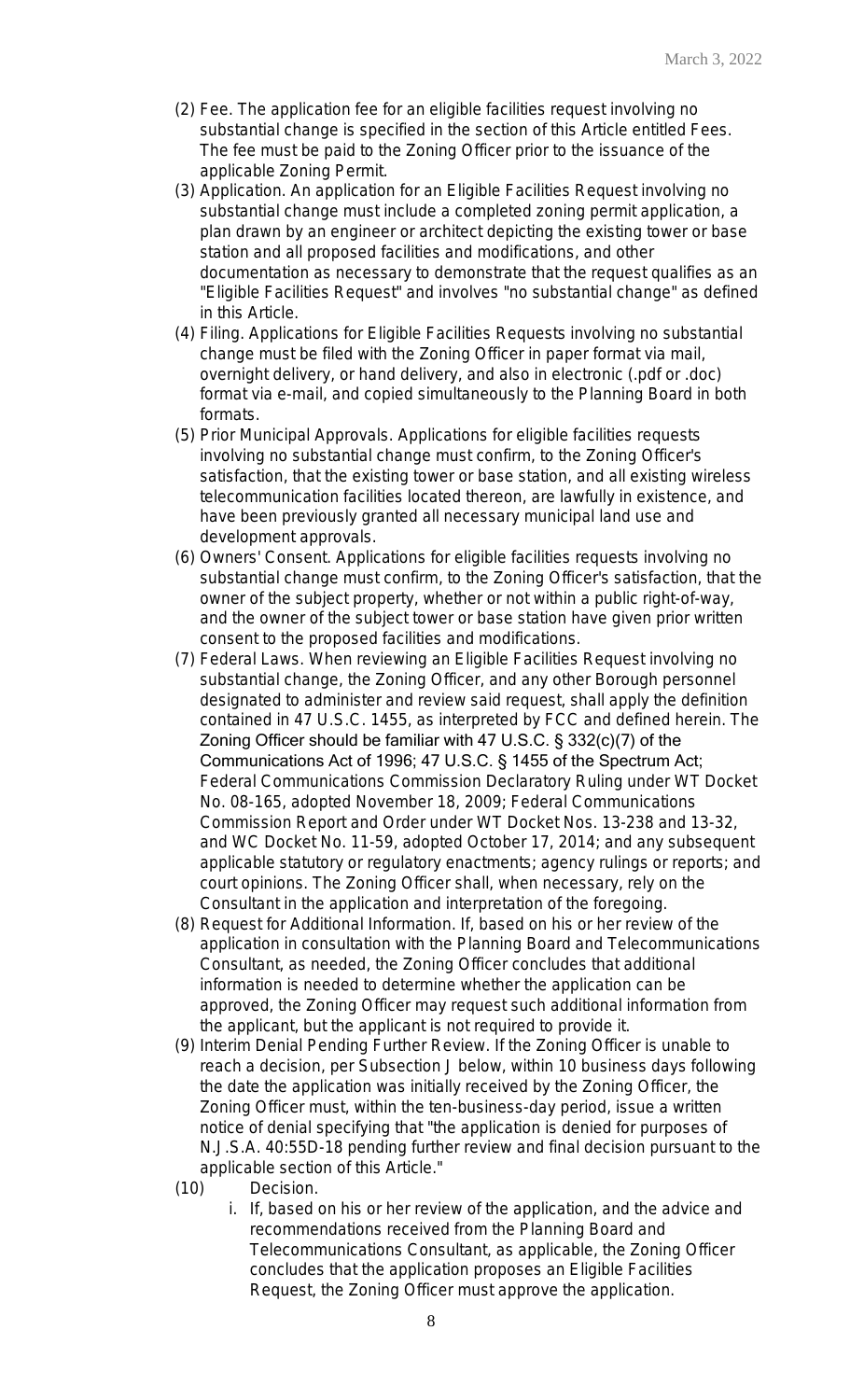- ii. If, based on his or her review of the application, and the recommendation of the Planning Board and the Telecommunications Consultant, the Zoning Officer concludes that the application does not propose an Eligible Facilities Request, and involves a substantial change to the existing Eligible Support Structure or Wireless Telecommunications Facility, then the Zoning Officer must deny the application and refer the applicant to the applicable provisions of this Article pertaining to modifications to existing Eligible Support Structures that are not an Eligible Facilities Request and which involve a substantial change to the existing facility.
- (11) Deadline for Final Decision. The Zoning Officer must issue a written final decision on the application no less than 60 days following the date the application was initially received by the Zoning Officer. The decision may be issued via mail, e-mail, overnight delivery, or hand-delivery. The deadline for decision may be tolled or waived only upon the applicant's written consent; and once given, such consent may be withdrawn by the applicant at any time upon written notice to the Zoning Officer, provided that any such withdrawal, if given less than 10 days prior to the deadline expiration date, must allow the Zoning Officer at least 10 days to decide the application following the Zoning Officer's receipt of the consent withdrawal.
- (12) Form of final decision. The Zoning Officer must memorialize his or her final decision by written approval or denial of the zoning permit application. The approval or denial must include a list of the plans and documents that comprised the application, with references to the dates, titles, and other descriptive features of those plans and documents.

B. Eligible Support Structure Modification Request (With Substantial Change). A request to modify a Wireless Telecommunications Facility that substantially alters the existing dimensions shall comply with the following:

- (1) Reviewing authority. The Borough Planning Board is the reviewing authority for modifications to Eligible Support Structures that involve substantial change.
- (2) Fees and review escrow deposits. Applicants for modifications to Eligible Support Structures that involve substantial change must pay fees and review escrow deposits applicable for site plan review or waiver and all requested variances (and subdivision, if applicable), as well as the application fee and initial review escrow deposit specified for "Eligible Support Structure Modification with Substantial Change." All fees and review escrow deposits must be paid to the Planning Board Secretary when the application is filed.
- (3) Application. An application for a modification to an Eligible Support Structure involving substantial change must include all completed application forms for site plan review or waiver and all requested variances and may also include any other documentation reasonably necessary for the Planning Board to render a decision.
- (4) Filing. Applications for modification to an Eligible Support Structure involving substantial change must be filed with the Planning Board according to the Planning Board's requirements for all development applications involving site plan review or waiver and variances.
- (5) Federal laws. When reviewing a modification to an Eligible Support Structure involving substantial change, the Planning Board Planner should be familiar with 47 U.S.C. § 332(c)(7) of the Communications Act of 1996; 47 U.S.C. § 1455 of the Spectrum Act; Federal Communications Commission Declaratory Ruling under WT Docket No. 08-165, adopted November 18, 2009; Federal Communications Commission Report and Order under WT Docket Nos. 13-238 and 13-32, and WC Docket No. 11-59, adopted October 17, 2014; and any subsequent applicable statutory or regulatory enactments; agency rulings or reports; and court opinions, and may rely on the Telecommunications Consultant to provide guidance and interpretation in regard to these federal laws and regulations.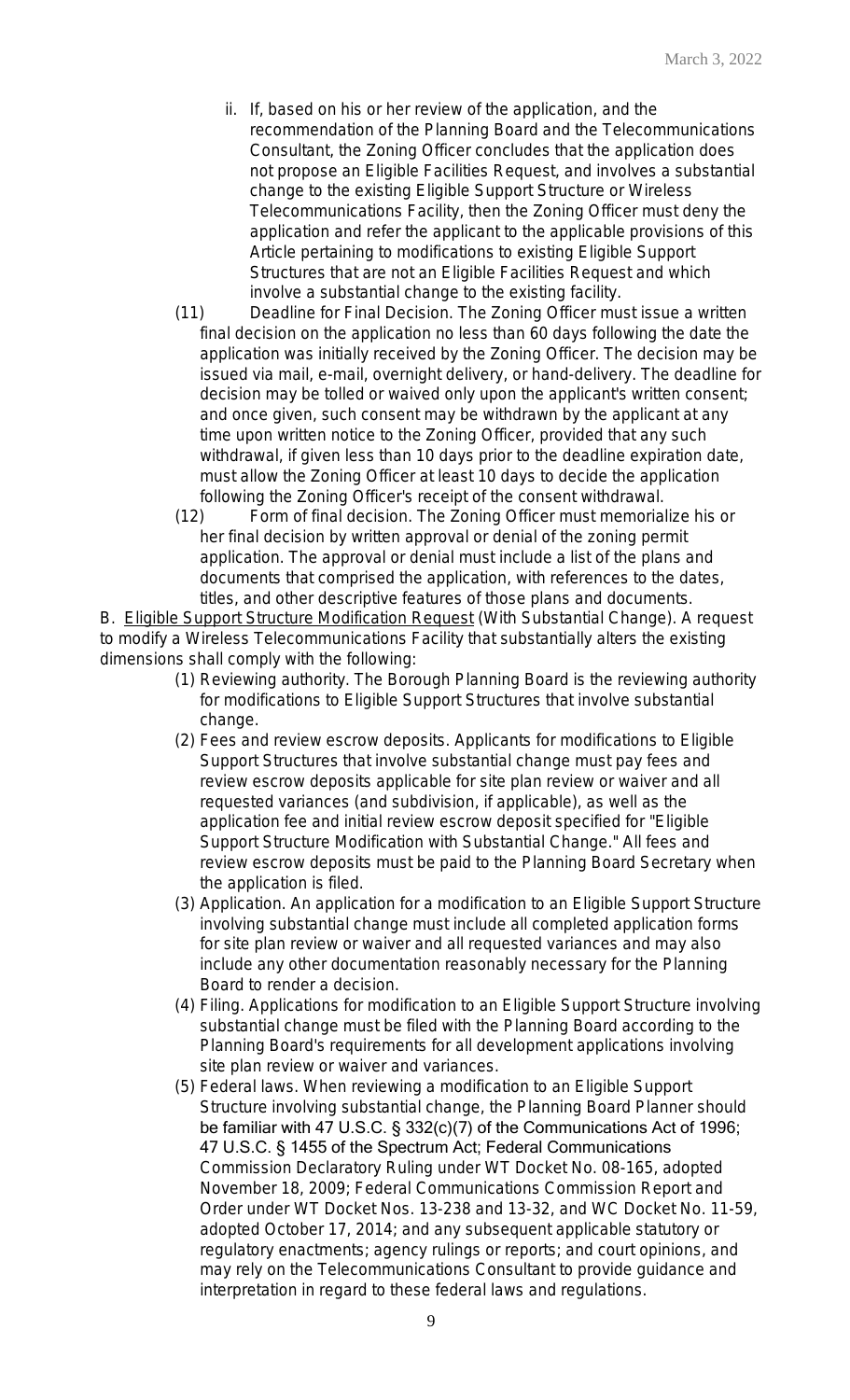- (6) Completeness review and deadline. Completeness review of applications under this subsection will be conducted by the Planning Board Attorney in consultation with the Planning Board Engineer, the Planning Board Secretary and the Telecommunications Consultant, as required. The deadline for completeness review, which is based on federal laws and regulations as opposed to the New Jersey Municipal Land Use Law, is 30 days. If the Planning Board Attorney notifies the applicant of completeness deficiencies in writing within the thirty-day period, the deadline is tolled, but not reset. Subsequent incompleteness determinations must be issued in writing within 10 days following any subsequent submission. Unless certified complete or incomplete by the Planning Board Attorney within the thirty-day period from filing (or within the ten-day period from a subsequent submission), the application will be deemed complete upon expiration of the thirty-day period from filing (or upon expiration of the ten-day period from subsequent submission). The completeness deadline may be tolled or waived only upon the applicant's written consent; and once given, such consent may be withdrawn at any time by the applicant upon written notice to the Planning Board Attorney.
- (7) Scheduling of hearing. Immediately following a certification or "deeming" of completeness of a request to modify an Eligible Support Structure involving substantial change, the Planning Board Attorney must confer with the applicant's attorney or other authorized representative and the Planning Board Secretary to schedule the application hearing for a mutually acceptable hearing date, provided that the hearing date must be no later than 90 days following the application's initial filing date. Notice of the hearing must be mailed and published by the applicant as required by the New Jersey Municipal Land Use Law.
- (8) Deadline for decision. The Planning Board must render its decision on a request to modify an Eligible Support Structure involving substantial change no later than 90 days following the application's initial filing date. If the Planning Board believes that the applicant has provided insufficient information for approval of the application, and if the applicant will not provide the additional information and/or extend the 90 day decision deadline as necessary for the Planning Board to continue its review, the Planning Board must deny the application within the ninety-day decision deadline. The deadline for decision may be tolled or waived only upon the applicant's written consent; and once given, such consent may be withdrawn by the applicant at any time upon written notice to the Planning Board Attorney, provided that any such withdrawal, if given less than 35 days prior to the decision deadline, must grant an extension of the decision deadline as necessary to allow the Planning Board to schedule the hearing for the next regular Planning Board meeting, with adequate time for the applicant to mail and publish notice as required by the New Jersey Municipal Land Use Law.
- (9) Form of decision. The Planning Board must memorialize the decision by written resolution as required by, and within the time period specified by, N.J.S.A. 40:55D-10g.

C. New Wireless Telecommunications Facilities, Including New Towers. New telecommunications facilities and towers shall comply with the following:

(1) Reviewing authority. The Borough Planning Board is the reviewing authority for all applications for the construction or installation of Wireless Telecommunications Facilities, as defined herein, that are not Eligible Facilities Requests, and which do not involve an Eligible Support Structure, including any request for modification of an unlawfully existing wireless telecommunications tower or unlawfully existing base station or the wireless telecommunications facilities located thereon, or any request for installation of a wireless telecommunications facility at a "proposed base station," as defined herein, or the installation of a new Wireless Telecommunications Facility at a previously un-utilized location. For purposes of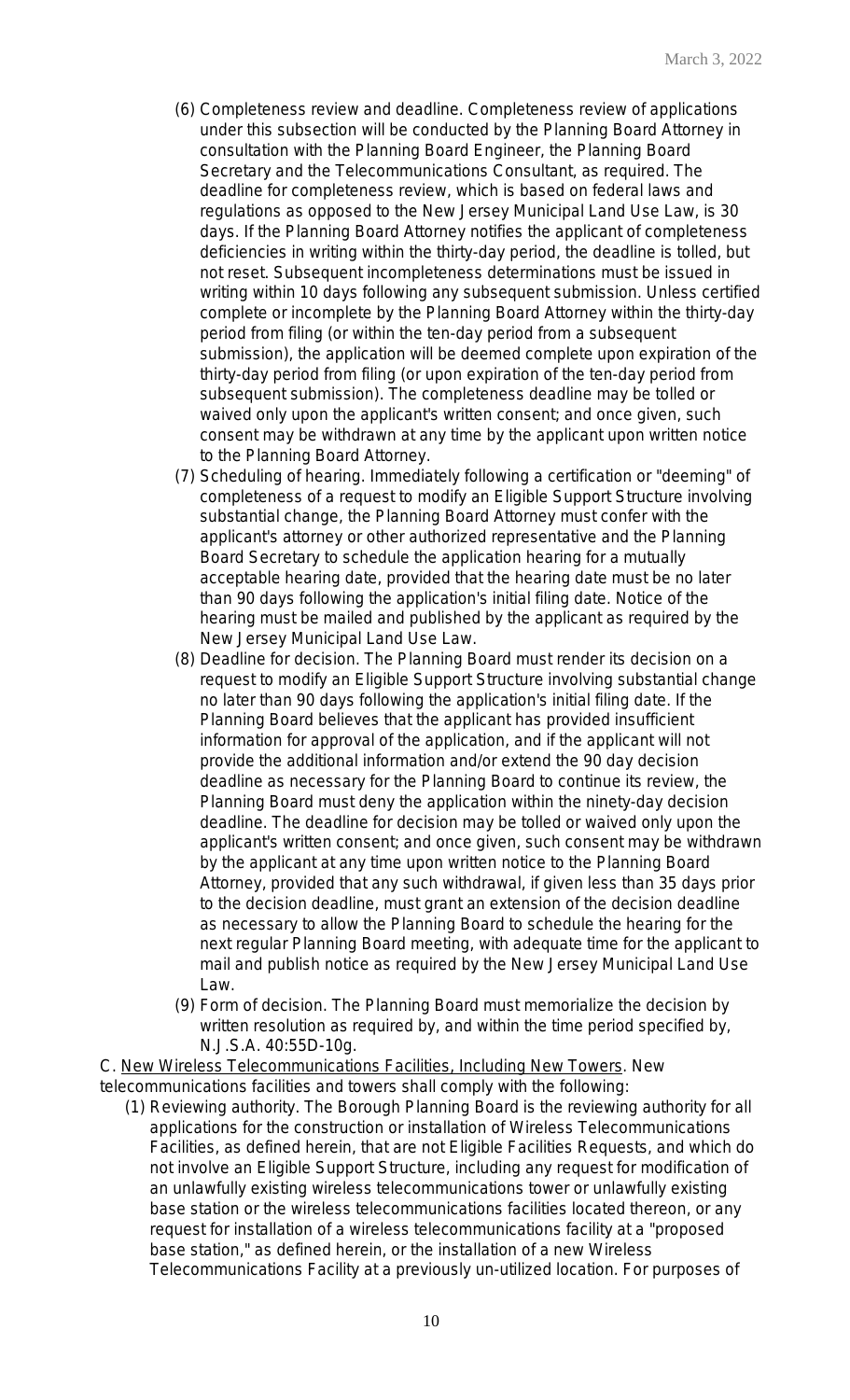this section, such applications will be referred to generally as "wireless telecommunications facility siting applications."

- (2) Fees and review escrow deposits. Applicants for wireless telecommunications facility siting applications must pay fees and review escrow deposits applicable for site plan review or waiver and all requested variances (and subdivision, if applicable), as well as the fee and initial review escrow deposit specified for a "wireless telecommunications facility siting application." All fees and review escrow deposits must be paid to the Planning Board Secretary when the application is filed.
- (3) Application. A wireless telecommunications facility siting application must include all completed application forms for site plan review or waiver and all requested variances (and subdivision, if applicable).
- (4) Filing. Wireless telecommunications facility siting applications must be filed with the Planning Board according to the Planning Board's requirements for all development applications involving site plan review or waiver and variances (and subdivision, if applicable).
- (5) Federal laws. When reviewing a wireless telecommunications facility siting application, the Planning Board Attorney should be familiar with 47 U.S.C. § 332(c)(7) of the Communications Act of 1996; 47 U.S.C. § 1455 of the Spectrum Act; Federal Communications Commission Declaratory Ruling under WT Docket No. 08-165, adopted November 18, 2009; Federal Communications Commission Report and Order under WT Docket Nos. 13-238 and 13-32, and WC Docket No. 11-59, adopted October 17, 2014; and any subsequent applicable statutory or regulatory enactments; agency rulings or reports; and court opinions, and may rely on the Telecommunications Consultant for guidance and interpretation of said federal laws and regulations.
- (6) Siting and Development Standards. When reviewing a wireless telecommunications facility siting application, the Planning Board shall consider whether said application is in compliance with the applicable section (G) Location Preferences, (H) Development Standards and (I) Site Design Standards of this section 410-77, and shall make reasonable compliance with same a condition of approval when compliance is not otherwise substantiated via the submitted application documents.
- (7) Completeness review and deadline. Completeness review of applications for wireless telecommunications facilities siting will be conducted by the Planning Board Attorney in consultation with the Planning Board Engineer, the Planning Board Planner, and the Planning Board Secretary. The deadline for completeness review, which is based on federal laws and regulations rather than the New Jersey Municipal Land Use Law, is 30 days. If the Planning Board Attorney notifies the applicant of completeness deficiencies in writing within the thirty-day period, the deadline is tolled, but not reset. Subsequent incompleteness determinations must be issued in writing within 10 days following any subsequent submission. Unless certified complete or incomplete by the Planning Board Attorney within the thirtyday period from filing (or within the ten-day period from a subsequent submission), the application will be deemed complete upon expiration of the thirty-day period from filing (or upon expiration of the ten-day period from subsequent submission). The completeness deadline may be tolled or waived only upon the applicant's written consent; and once given, such consent may be withdrawn at any time by the applicant upon written notice to the Planning Board Attorney.
- (8) Scheduling of hearing. Immediately following a certification or "deeming" of completeness of a wireless telecommunications facility siting application, the Planning Board Attorney must confer with the applicant's attorney or other authorized representative and the Planning Board Secretary to schedule the application hearing for a mutually acceptable hearing date, provided that the hearing date must be no later than 150 days following the application's initial filing date, or no later than 120 days following a certification or "deeming" of completeness pursuant to N.J.S.A. 40:55D-10.3, whichever is earlier. Notice of the hearing must be mailed and published by the applicant as required by the New Jersey Municipal Land Use Law.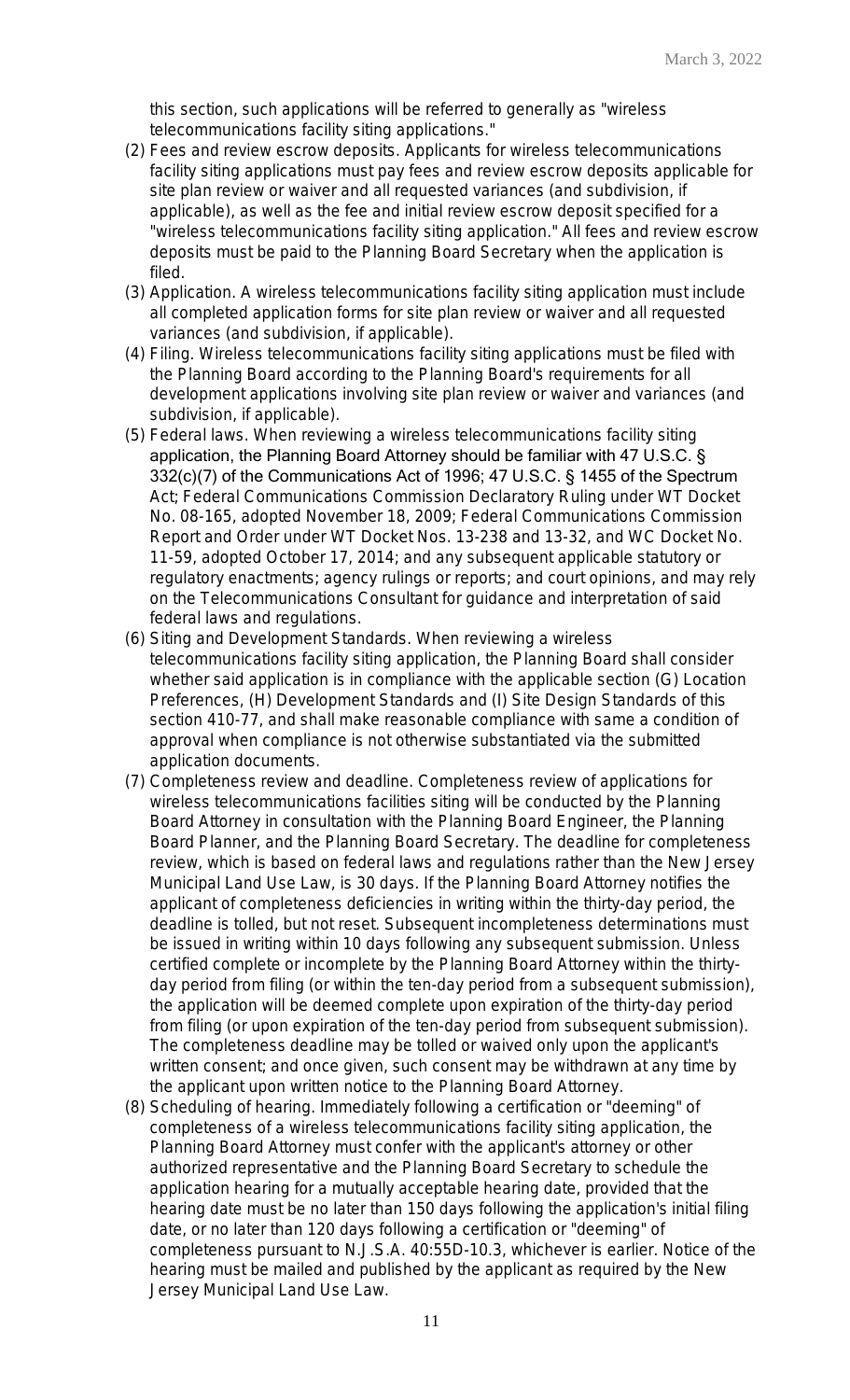- (9) Deadline for decision. The Planning Board must render its decision on a wireless telecommunications facility siting application no later than 150 days following the application's initial filing date, or no later than 120 days following a certification or "deeming" of completeness pursuant to N.J.S.A. 40:55D-10.3, whichever is earlier. If the Planning Board believes that the applicant has provided insufficient information for approval of the application, and if the applicant will not provide the additional information and/or extend the 150- or 120-day decision deadline as necessary for the Planning Board to continue its review, the Planning Board must deny the application within the 150- or 120-day decision deadline. The deadline for decision may be tolled or waived only upon the applicant's written consent; and once given, such consent may be withdrawn by the applicant at any time upon written notice to the Planning Board Attorney, provided that any such withdrawal, if given less than 35 days prior to the decision deadline, must grant an extension of the decision deadline as necessary to allow the Planning Board to schedule the hearing for the next regular Planning Board meeting, with adequate time for the applicant to mail and publish notice as required by the New Jersey Municipal Land Use Law. Failure to decide the application within the decision deadline or any extension thereof will constitute an automatic approval of the application as filed.
- (10) Form of decision. The Planning Board must memorialize the decision by written resolution as required by, and within the time period specified by, N.J.S.A. 40:55D-10g
- D. Action on Applications for Wireless Telecommunications Facilities:
	- (1) Review of Applications for Eligible Facilities Requests. The Borough shall review the Application in light of its conformity with applicable provisions of this Article, and shall issue a Zoning Permit on nondiscriminatory terms and conditions, subject to the following requirements:
		- a. The Borough shall act consistent with the following Shot Clock Dates:
			- i. Review of an Application to collocate a Small Wireless Facility using an existing structure: 60 days.
			- ii. Review of an Application to collocate a facility other than a Small Wireless Facility using an existing structure: 90 days.
			- iii. Review of an Application to deploy a Small Wireless Facility using a new structure: 90 days.
			- iv. Review of an Application to deploy a facility other than a Small Wireless Facility using a new structure: 150 days.
	- (2) Commencement of Shot Clock. The Shot Clock timeframes referenced above begin upon submission by the Applicant of required documentation for the first procedural step in the approval process, or when Applicant submits sufficient documentation to demonstrate compliance with section 6409(a) of the Spectrum Act, whichever comes first.
		- a. For an Eligible Facilities Request with no substantial change, the Shot Clock commences upon submission of all documentation required for a Zoning Permit application.
		- b. For request to modify an Eligible Support Structure that involves substantial change, the Shot Clock commences upon submission of all documentation required for Site Plan Approval, and any variances that may be required.
		- c. For an application to install new Wireless Telecommunications Facilities that is not an Eligible Facilities request or a modification of an Eligible Support Structure, the Shot Clock commences upon submission of the required Site Plan and variance documentation required by the Planning Board, and which may vary based upon the zoning district in which the facility is proposed.
		- d. The Shot Clock commences for all 3 instances upon application submission and not upon a determination of application completeness by the Borough
	- (3) Tolling period: Unless a written agreement between the Applicant and the Borough provides otherwise, the tolling period for an Application (if any) is as set forth in paragraphs (a) through (c) of this section: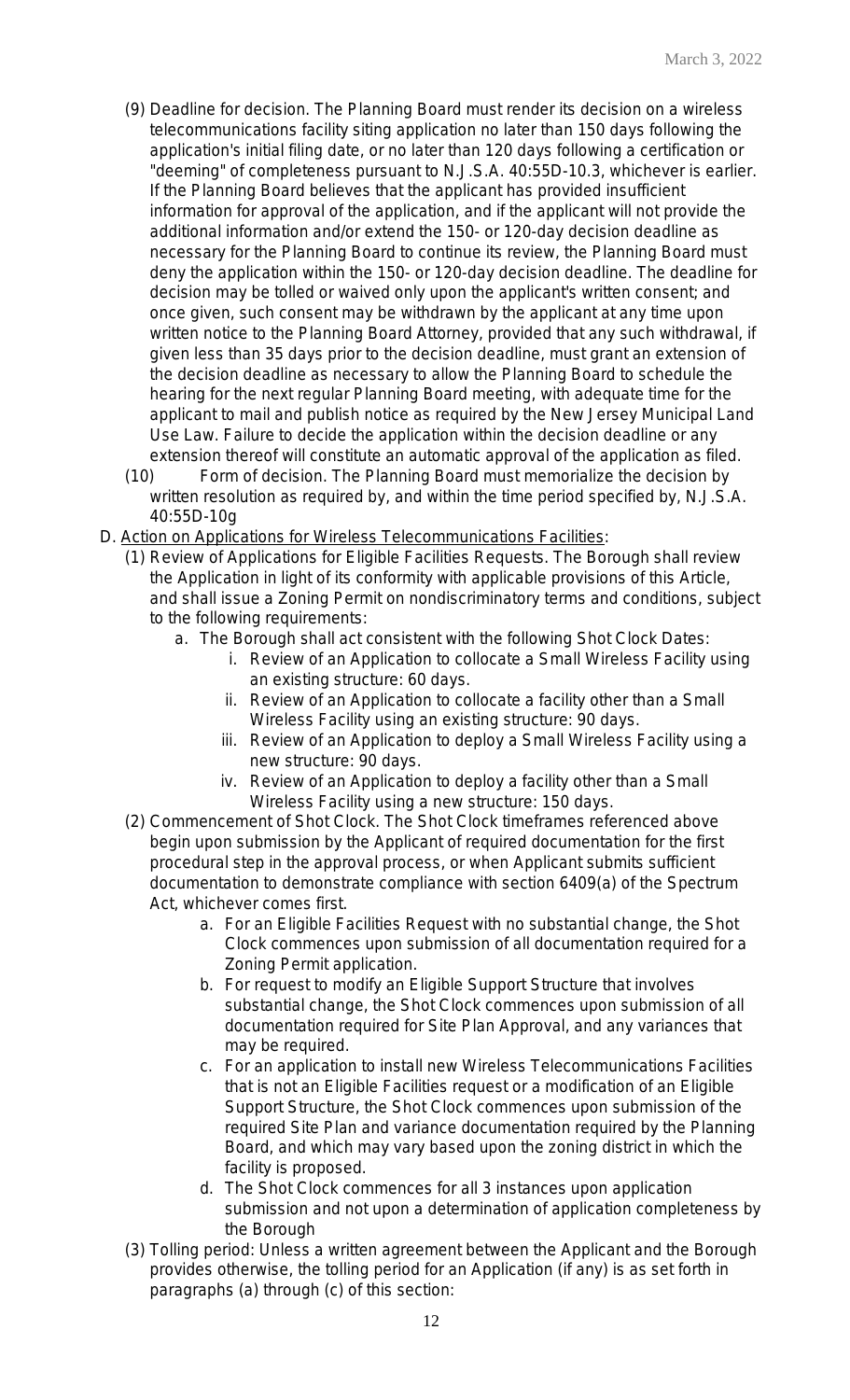- a. For an initial application to deploy Small Wireless Facilities, if the Borough notifies the Applicant on or before the 10th day after submission that the Application is materially incomplete, and clearly and specifically identifies the missing documents or information and the specific rule or regulation creating the obligation to submit such documents or information, the shot clock date calculation shall restart at zero on the date on which the Applicant submits all the documents and information identified by the Borough to render the Application complete.
- b. For all other initial Applications, the tolling period shall be the number of days from-
	- i. The day after the date when the Borough notifies the Applicant in writing that the Application is materially incomplete and clearly and specifically identifies the missing documents or information that the Applicant must submit to render the Application complete and the specific rule or regulation creating this obligation; until
	- ii. The date when the Applicant submits all the documents and information identified by the siting authority to render the Application complete;
	- iii. But only if the notice pursuant to the applicable section of this Article is effectuated on or before the 30th day after the date when the application was submitted; or
- c. For resubmitted Applications following a notice of deficiency, the tolling period shall be the number of days from
	- i. The day after the date when the Borough notifies the Applicant in writing that the Applicant's supplemental submission was not sufficient to render the Application complete and clearly and specifically identifies the missing documents or information that need to be submitted based on the Borough's original request under the applicable section of this Article; until
	- ii. The date when the applicant submits all the documents and information identified by the Borough to render the Application complete;
	- iii. But only if the notice pursuant to the applicable section of this Article is effectuated on or before the 10th day after the date when the Applicant makes a supplemental submission in response to the Borough's request.

E. Eligible Facilities Request. The term Eligible Facilities Request shall have the following definition:

- (1) A request for a modification, as set forth in this section, of a lawfully existing wireless telecommunications tower or lawfully existing base station that does not substantially change the physical dimensions of such tower or base station as set forth in this subsection (D) herein, if approved by the Borough Zoning Officer pursuant to the procedures set forth in subsection (A) herein of section 410-77.
- (2) Any eligible facilities request for modification of an unlawfully existing wireless telecommunications tower or an unlawfully existing base station, or for modification of a lawfully existing wireless telecommunications tower or lawfully existing base station that does substantially change the physical dimensions of such tower or base station as set forth in this subsection, is prohibited. See sections B and C of this section 410-77 for procedures applicable to variance applications for wireless telecommunications facilities.
- (3) An "eligible facilities request" is any request does not involve a substantial change to an Eligible Support Structure and involves the following:
	- a. Co-location of new wireless transmission equipment
	- b. Removal of wireless transmission equipment; or
	- c. Replacement of wireless transmission equipment.
- B. (4) A "substantial change" to the physical dimensions of an existing tower or base station is any change meeting the following criteria as measured against the dimensions of the tower or base station as of the date of its initial construction or as of February 21, 2012, whichever is later.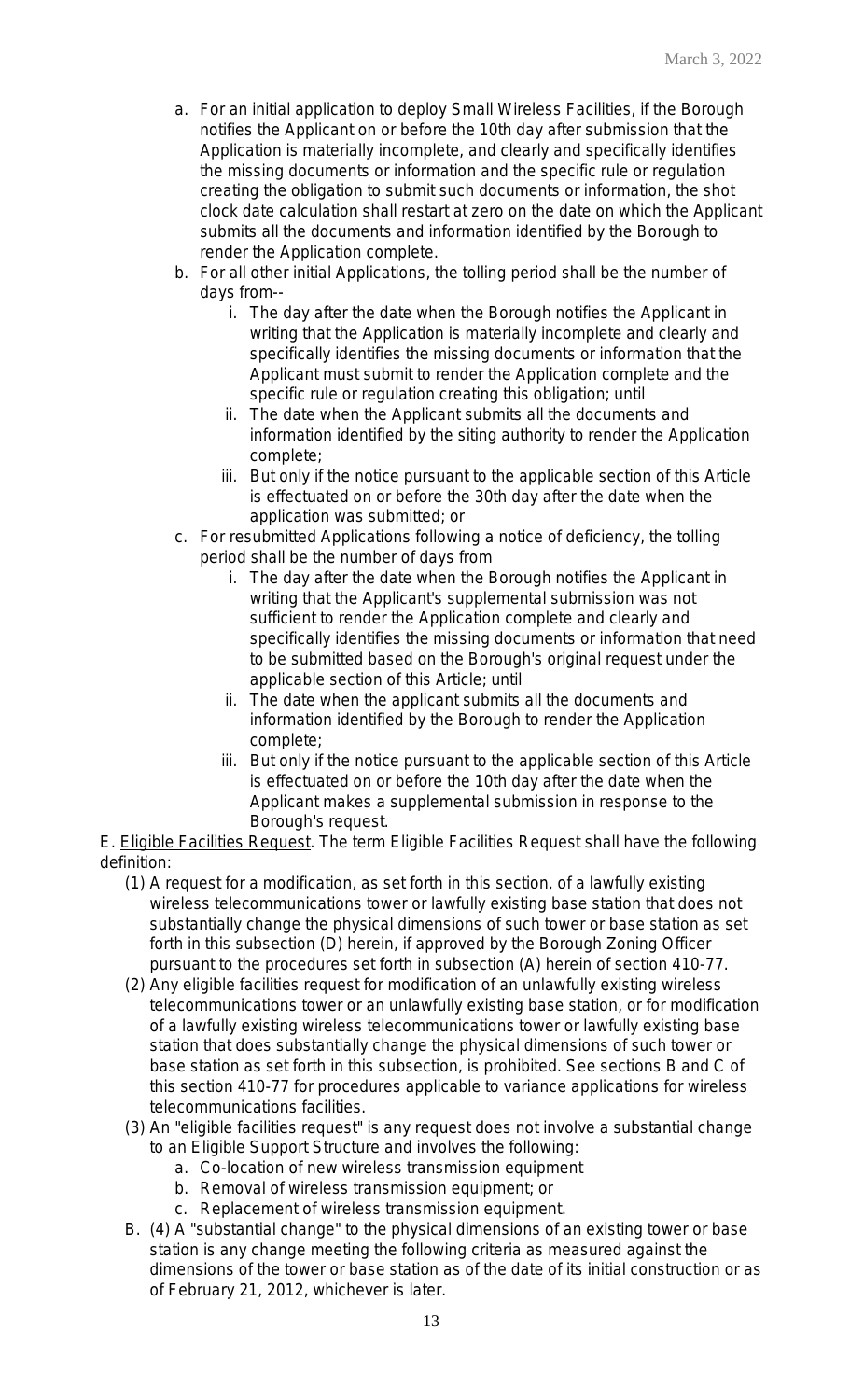- a. Increase in height: An increase in the height of an existing tower or an existing base station constitutes a substantial change:
	- i. For towers and base stations, if the increase in height is more than 10% or by the height of one additional antenna array with separation from the nearest existing antenna not to exceed 20 feet, whichever is greater, with the 20 foot separation between the proposed antenna array and nearest existing antenna to mean the distance from the top of the highest existing antenna on the tower to the bottom of the proposed new antenna to be deployed above it; and
- b. Increase in width: An increase in the width of an existing tower or an existing base station constitutes a substantial change:
	- i. If the increase would extend or protrude from the edge of the tower more than 20 feet, or more than the width of the tower as measured at the level of the increase, whichever is greater; and
- c. Increase in equipment cabinets: The addition of equipment cabinets constitutes a substantial change if it involves one or more of the following:
	- i. Installation of ground cabinets that are more than 10% larger than existing cabinets at the facility
	- ii. Installation of more than the standard number of new equipment cabinets for the technology involved, or more than four cabinets, whichever is less
	- iii. Each separate application request constitutes a separate determination of the number of cabinets and the expansion of size beyond the existing facility and is not factored as part of a cumulative total which applies to all applications for development.
- d. Excavation or deployment outside of current site: Excavation or deployment of equipment outside the current site of an existing tower or existing base station constitutes a substantial change when required for a proposed colocation, if such excavation or deployment of equipment increases the square footage of the equipment compound to an area greater than 2,500 square feet, with 'site' referring to, for towers, the leased or owned property surrounding the tower and any access or utility easements which serve the site, and to other supporting structures as the area in proximity to the structure and to equipment already deployed on the ground., except that modification of an existing site that entails ground excavation or deployment of transmission equipment up to 30 feet in any direction outside a tower's site constitutes an Eligible Facilities Request that is not a substantial change. With Site referring to the current boundaries of a facility that existed as of the date of the original support structure or a modification to that structure that was last reviewed and approved by the Borough, if the approval or modification occurred prior to the Spectrum Act or outside of the Section 6409(a) process.
- e. Defeat of existing concealment elements: If the existing concealment elements of an existing tower or existing base station would be defeated by a proposed co-location, as determined by a reasonable person viewing the structure and its intended concealment design as no longer effective after the collocation, the proposed co-location constitutes a substantial change.
- f. Failure to comply with prior conditions: A substantial change occurs if the proposed co-location fails to comply with conditions associated with the prior approval of the existing tower or existing base station, unless such noncompliance is due to an increase in height, an increase in width, an addition of cabinets, or a new excavation or deployment of equipment that does not exceed the corresponding "substantial change" thresholds set forth above.
- F. Fees: The application fees shall be as follows:
	- (1) Eligible Facilities Request with No Substantial Change: \$30
	- (2) Modification to an Eligible Support Structure that Involves a Substantial Change: Shall be pursuant to the Borough land development fee schedules for Minor Site Plan Review and Conditional Use Approval before the Zoning Board. With the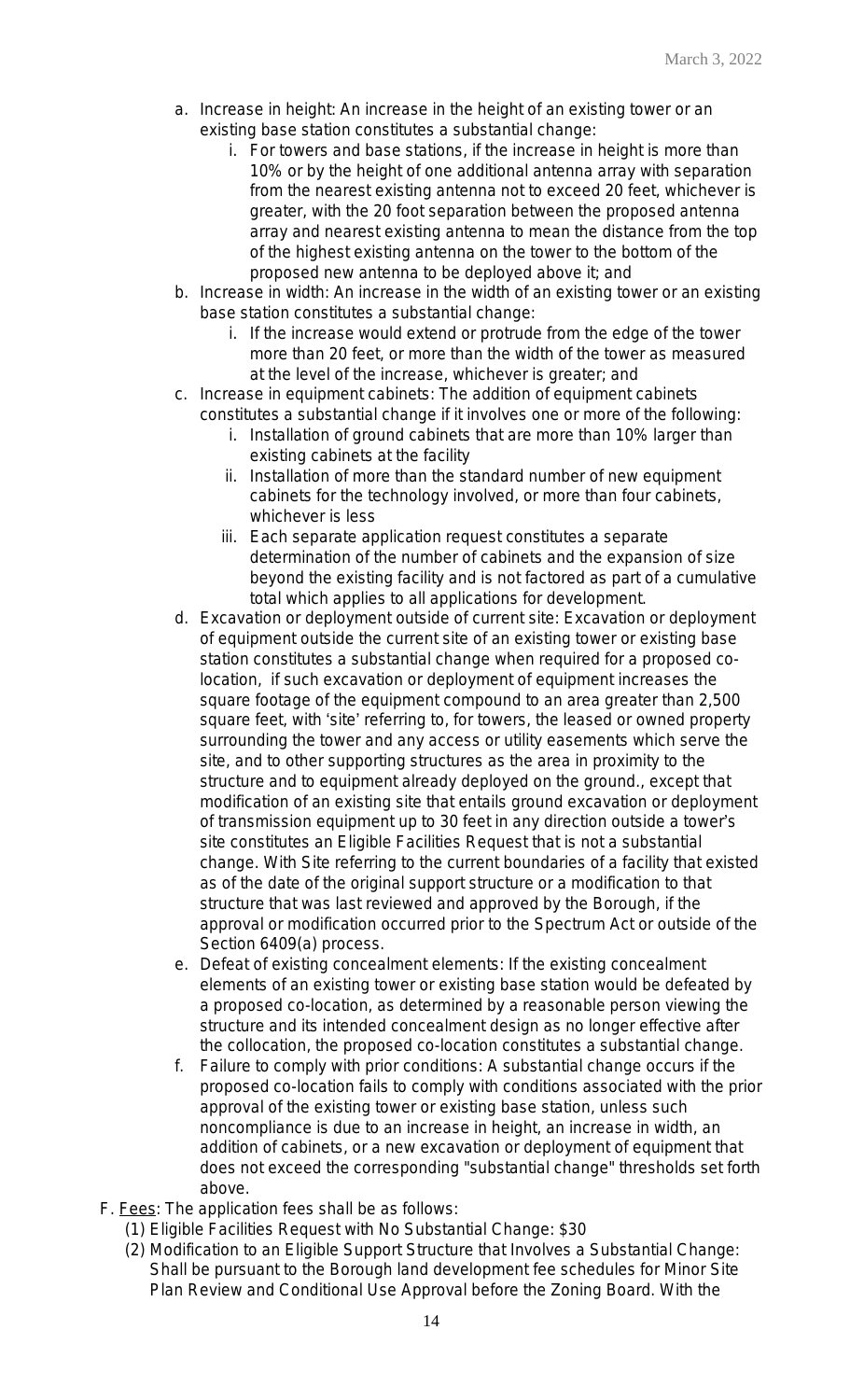added provision that any such development review by the Planning Board or Zoning Board shall be accompanied by a compliance review by the Borough Consultant at a rate of \$350/hour, not to exceed the reasonable amount of time necessary to review an application commensurate with its complexity and unique characteristics.

- (3) New Wireless Telecommunications Facilities: Shall be pursuant to the Borough land development fee schedules for Major Site Plan Review. With the added provision that any such development review by the Planning Board or Zoning Board shall be accompanied by a compliance review by the Borough Consultant at a rate of \$350/hour, not to exceed the reasonable amount of time necessary to review an application commensurate with its complexity and unique characteristics.
- (4) Telecommunications Consultant Review to Ensure Compliance with the Following:
	- a. The Provisions of this Article
	- b. Provision of a Determination to the Zoning Officer of Whether an Application Constitutes an Eligible Facilities Request
	- c. Additional Applicable Land Use Regulations of the Borough
	- d. Applicable State and Federal Laws and Regulations
	- e. Applicable Federal Laws and Regulations
	- f. Fee: \$350/hour, not to exceed the reasonable amount of time needed to review and make a determination based on the complexity of each specific application.

G. Location Preference. If required for the provision of wireless communications service within the Borough, new Wireless Telecommunications Facilities shall be permitted as a conditional use requiring site plan approval at the following prioritized locations:

- (1) The first priority location shall be lands or structures owned by the Borough;
- (2) The second priority location shall be co-location on existing Wireless Telecommunications Facility towers (or existing water tanks), provided that the new installation does not increase the height by more than 10%; and
- (3) The third priority location shall be such locations as the applicant proves are essential to provide required service to Borough residents.
- (4) Commercial, business and industrial districts shall be prioritized over residential and open space and historical or environmentally sensitive districts.
- (5) No district shall outright prohibit Wireless Telecommunications Facilities and in no district are same a permitted use requiring only ministerial construction permits.
- (6) In the event of a conflict between district zoning regulations and the regulations of this Article, the regulations of this Article shall control.

H. Development Standards. To the extent possible while remaining compliant with federal laws and regulations, applications to install Wireless Telecommunications Facilities or modify same shall comply with the following development standards:

- (1) Height standards. Where permitted, Wireless Telecommunications Facilities may exceed the maximum building height limitations, provided the height has the least visual impact and is not greater than required to achieve service area requirements and potential co-location, when visually appropriate. Wireless Telecommunications Facilities equipment compounds, shelters and platforms are limited to 12 feet in height.
- (2) Setback standards. All Wireless Telecommunications Facilities shall be subject to the minimum yard requirements of the zoning district in which they are located, provided the minimum setback may be increased where necessary to address safety concerns. If Wireless Telecommunications Facilities are located on the roof of a building, the area of the equipment cabinets, shelters and other equipment and structures shall not occupy more than 25% of the roof area. The location on the roof for same shall be determined on a case-by-case basis.
- (3) Visual Impact. All Wireless Telecommunications Facilities shall be located to minimize visual impacts on the surrounding area. When considering visual impact of roughly equal degree in comparative locations, locations in a higher priority category shall be deemed more acceptable than lower priority sites:
- (4) Applicants must demonstrate that the proposed Wireless Telecommunications Facility location provides the least visual impact on residential areas and public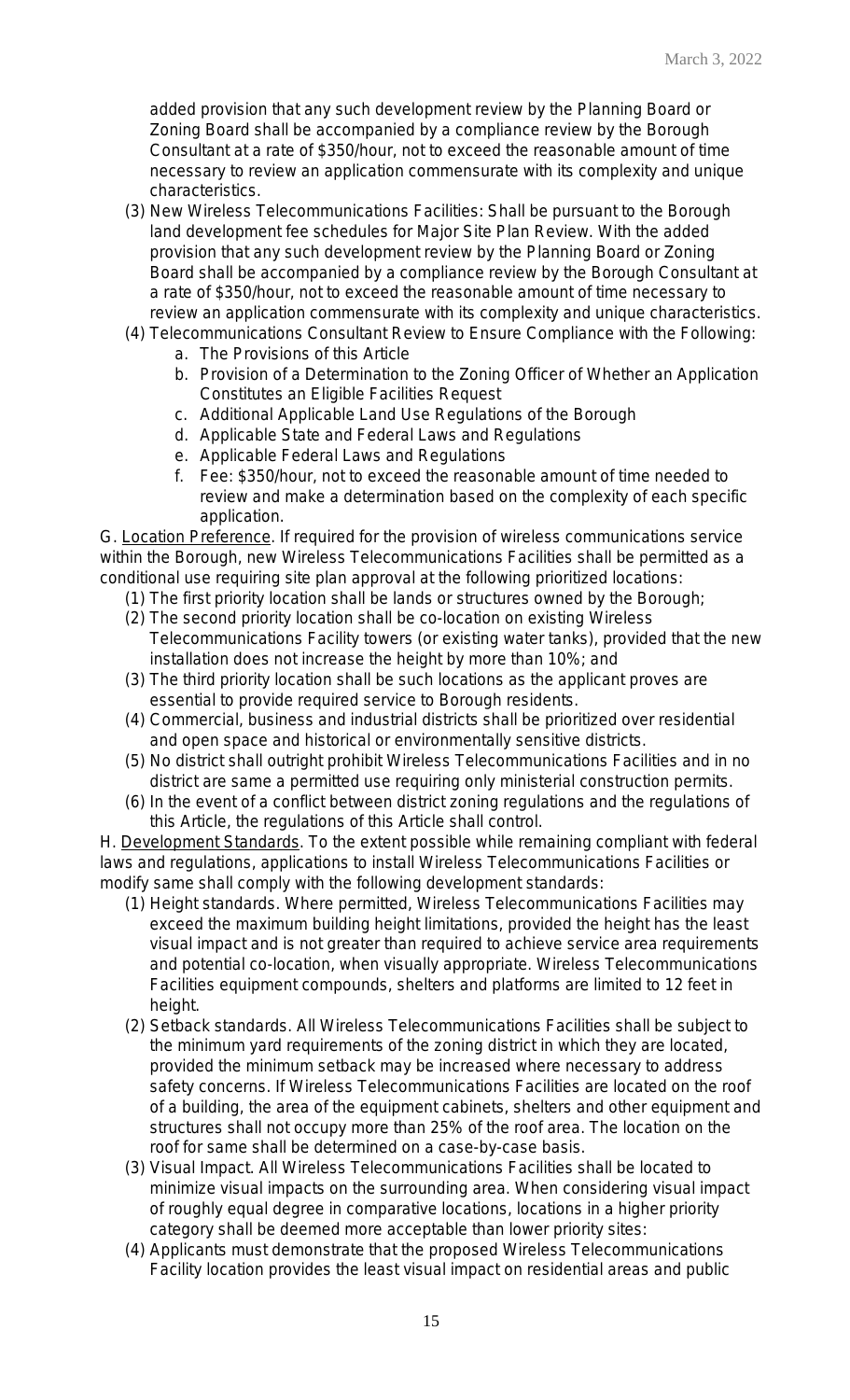way. All potential visual impacts must be analyzed to illustrate the selected site provides the best opportunity to minimize the visual impact of the proposed facility.

- (5) Wireless Telecommunications Facilities should be located to avoid being visually solitary or prominent when viewed from residential areas and the public way. The facility should be obscured by vegetation, tree cover, topographic features and/or other structures to the maximum extent feasible.
- (6) Wireless Telecommunications Facilities shall be placed to ensure that historically significant viewscapes, streetscapes and landscapes are protected. The views of and vistas from architecturally and/or significant structures should not be impaired or diminished by the placement of telecommunications facilities.

I. Site Design Standards. The following design standards shall apply to Wireless Telecommunications Facilities installed, altered or modified pursuant to the terms of this Article, with provisions clearly intended to apply only to towers and ground level facilities, as opposed to rooftops or other types of installations, governing only those facilities:

- (1) Fencing and other safety devices. Wireless Telecommunications Facilities shall be surrounded by a security feature such as a fence. All towers shall be designed with anticlimbing devices in order to prevent unauthorized access. Additional safety devices shall be permitted or required, as needed, and as approved by the Borough.
- (2) Landscaping. Landscaping shall be provided along the perimeter of the security fence to provide a visual screen or buffer for adjoining private properties and the public right-of-way. Required front yard setback areas shall be landscaped. All facilities shall be screened by an evergreen hedge eight to ten feet in height at planting time and/or a solid fence eight feet in height.
- (3) Signs. Signs shall not be permitted except for signs displaying owner contact information, warnings, equipment information and safety instructions. Such signs shall not exceed two square feet in area. No commercial advertising shall be permitted on any Wireless Telecommunications Facility.
- (4) Color. The color of a facility shall be of a color appropriate to the tower's locational context and to make it as unobtrusive as possible, unless otherwise required by the Federal Aviation Administration (FAA).
- (5) Activity and access. All equipment shall be designed and automated to the greatest extent possible in order to reduce the need for on-site maintenance and thereby to minimize the need for vehicular trips to and from the site, Access shall be from established site access points whenever possible. Minimal off-street parking shall be permitted as needed and as approved by the Borough.
- (6) Dish antennas. Dish antennas shall be colored, camouflaged or screened to make them as unobtrusive as possible, and in no case shall the diameter of a dish antenna exceed six feet.
- (7) Lighting. No lighting is permitted except as follows:
	- a. Wireless Telecommunications Facilities compounds and shelters enclosing electronic equipment may have security and safety lighting at the entrance, provided that the light is attached to the facility, is focused downward and is on timing devices and/or sensors so that the light is turned off when not needed for safety or security purposes; and
	- b. No lighting is permitted on a tower or other supporting structure except lighting that specifically is required by the Federal Aviation Administration (FAA), and any such required lighting shall be focused and shielded to the greatest extent possible so as not to project towards adjacent and nearby properties.
- (8) Monopole. Any proposed new telecommunications tower shall be a monopole unless the applicant can demonstrate that a different type pole is necessary for the co-location of additional antennas on the tower. Such towers may employ camouflage technology.
- (9) Noise. No equipment shall be operated so as to produce noise in excess of the limits set by the local ordinances pertaining to noise levels, nuisances and property maintenance, except for in emergency situations requiring the use of a backup generator.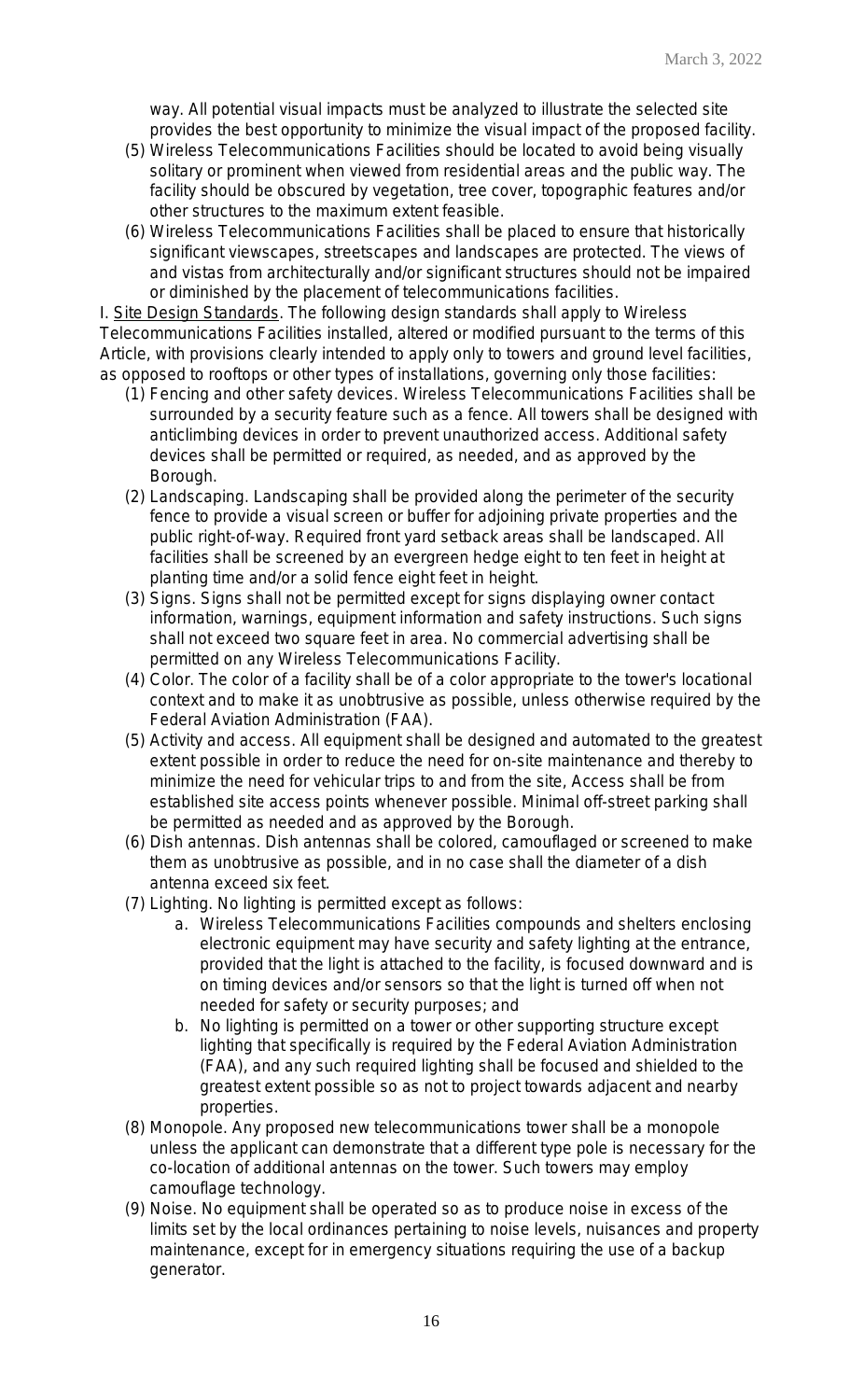- (10) Radio frequency emissions. The TCA gives the FCC sole jurisdiction of the field of regulation of radio frequency (RF) emission, and Wireless Telecommunications Facilities which meet the FCC standards shall not be conditioned or denied on the basis of RF impacts. Applicants shall provide current FCC information concerning wireless communications facilities and radio frequency emission standards. Applicants shall be required to provide information on the projected power density of the proposed facility and demonstrate how this meets the FCC standards.
- (11) Structural integrity. Wireless Telecommunications Facilities must be constructed to the Electronic Industries Association/Telecommunications Industries Association (EIA/TIA) 222 Revision H Standard, entitled "Structural Standards for Steel Antenna Towers and Antenna Supporting Structures," (or equivalent), as it may be updated or amended.

# **410-77 Miscellaneous Provisions**

A. Maintenance of Wireless Telecommunications Facilities. Facilities shall be maintained to assure their continued structural integrity and to ensure they do not create a visual nuisance. This may include, but is not limited to, trimming required hedges and other vegetation surrounding a facility, as well as a routine visual inspection to ensure the tower or supporting structure has not fallen into any state of disrepair so as to create an unsightly or hazardous condition. This maintenance provision applies especially after a natural disaster, flood, nor'easter, hurricane or other weather event which may negatively impact the facility.

- B. Preexisting and Non-Conforming Sites.
	- (1) Any Wireless Telecommunications Facilities lawfully existing at the time of the adoption of the provisions of this Article shall be permitted to continue operating and shall not be required to comply with the provisions of this Article except at such time as any such lawfully existing Wireless Telecommunications Facility is intended to be altered, modified, expanded or replaced, at which time said Wireless Telecommunications Facility shall thereafter be required to comply with the provisions of this Article.
	- (2) Nonconforming Wireless Telecommunications Facilities which are partially damaged or destroyed due to any reason or cause may be repaired and restored to their former use, location and physical dimensions, subject to obtaining a building permit, but without otherwise complying with this Article. If the destruction is greater than partial, then repair or restoration will require compliance with this Article.
	- (3) The owner of any nonconforming Wireless Telecommunications Facility may repair, rebuild and/or upgrade such facility (but not expand or increase its height or reduce its setbacks), in order to improve the structural integrity of the facility, to allow the facility to accommodate co-located antennas or facilities, or to upgrade the facilities to current engineering, technological or communications standards, without having to conform to the provisions of this Article.

C. Violation of this Article. Violation of any of the provisions of this Article shall be a simple citation punishable with a civil penalty of \$500 for each violation which continues more than ten (10) days after written notice of such violation is provided to the Applicant. Each day, after such notice, that a violation occurs or is permitted to exist by the Applicant constitutes a separate offense.

D. Governance of Deployments in the Public Right-of-Way. This Article is intended to govern the installation, placement, maintenance, modification, upgrade and repair of Wireless Telecommunications Facilities that are within the Borough but not located in the Borough Right-of-Way. The placement of telecommunications equipment within the Public Right-of-Way shall be governed by Chapter 393 Small Cell Wireless Facilities, as well as by other applicable codes and ordinances of the Borough.

E. Removal of Abandoned Wireless Telecommunications Facilities. Any Wireless Telecommunications Facility that is not operated for a continuous period of 12 months shall be considered abandoned. If there are two or more users of a single facility, then the abandonment shall not become effective until all users cease using the facility for a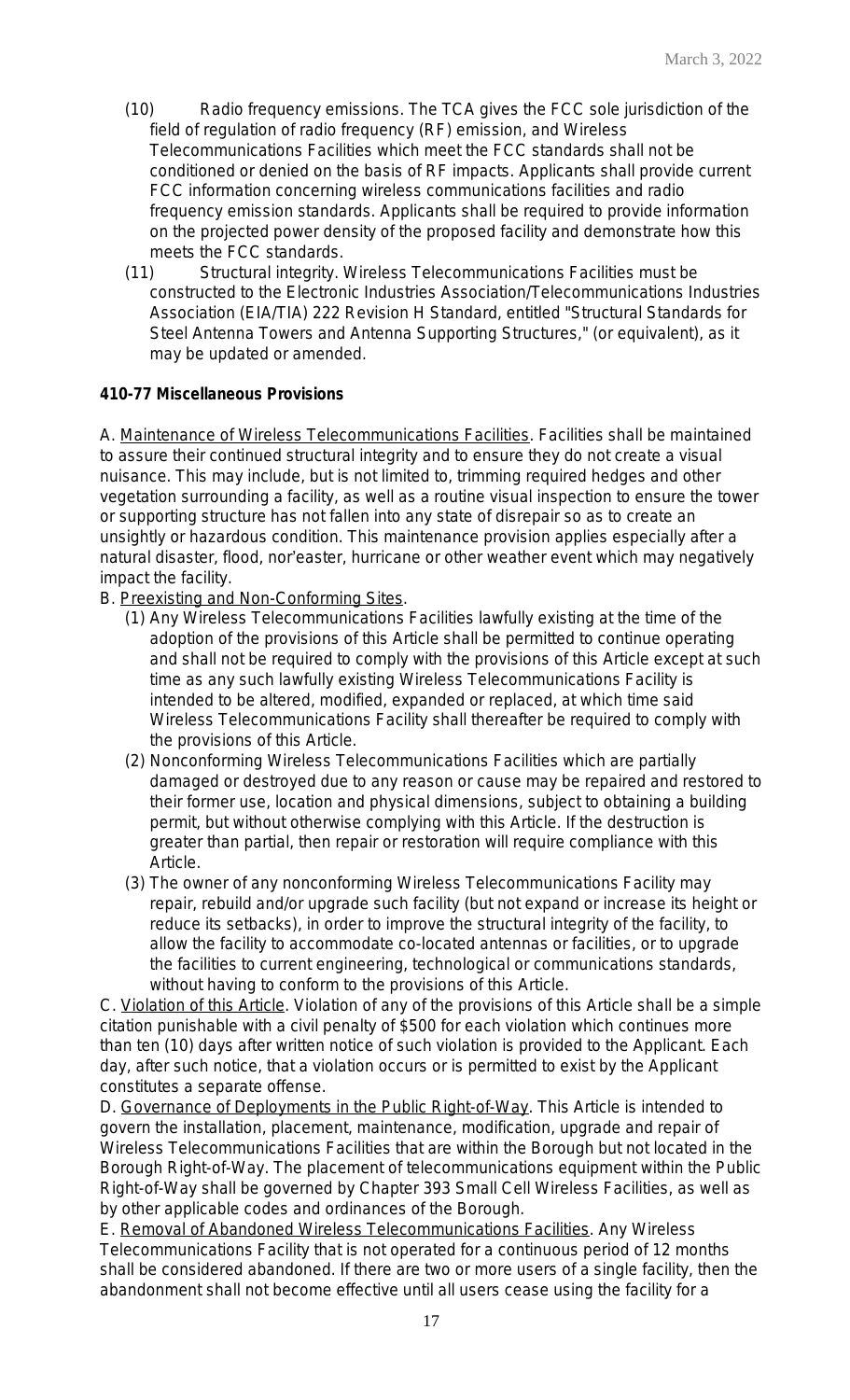continuous period of 12 months. The owner of such facility shall remove same within 90 days of notice from the Zoning Officer that the facility is abandoned. If such facility is not removed within said 90 days, the municipality may remove such facility at the property owner's expense. If the facility is to be retained, the owner shall establish that the facility will be reused within one year of such discontinuance. If a facility is not reused within one year, a demolition permit shall be obtained and the facility removed. At the discretion of the Zoning Officer, upon good cause shown, the one-year reuse period may be extended for a period not to exceed one additional year.

F. Waiver. The Borough Council, or other Borough person, agency or department with the authority to do so, may waive any provision or standard set forth in this Article where it is demonstrated that the strict enforcement of said standard:

- (1) Will prohibit or have the effect of prohibiting any telecommunications service pursuant to 47 U.S.C. 253(a); or
- (2) Will prohibit or have the effect of prohibiting personal wireless service pursuant to 47 U.S.C. 332(c)(7)(B)(i)(II); or
- (3) Will violate the provisions of section 6409(a) of the 2012 Middle Class Tax Relief and Job Creation Act, also known as the Spectrum Act
- (4) Will violate any requirement set forth in the FCC Order entitled "Acceleration of Broadband Deployment by Improving Wireless Facilities Siting Policies", WT Docket No. 13-238 (October 17, 2014); or
- (5) Will violate any requirement set forth in the FCC Order entitled "IMO Implementation of State and Local Governments' Obligations to Approve Certain Wireless Facility Modification Requests Under Section 6409(a) of the Spectrum Act of 2012", WT Docket No. 19-250 (June 10, 2020); or
- (6) Will violate any requirement set forth in the FCC Order entitled "IMO Implementation of State and Local Governments' Obligations to Approve Certain Wireless Facility Modification Requests Under Section 6409(a) of the Spectrum Act of 2012", WT Docket No. 19-250 (Nov. 3, 2020); or
- (7) Will violate the provisions of the New Jersey State Collocation Act, set forth in N.J.S.A. 40:55D-46.2
- (8) Will prohibit, or have the effect of prohibiting, the ability of an entity to provide wireless service to any prospective customer within the Borough.

G. Wireless Consultant Contact Information. The Zoning Officer shall be the initial point of contact for the Borough for all matters concerning this Article. The Borough, at its sole discretion, may appoint its expert Telecommunications Consultant or Designee as the point of contact for all matters regarding this Article.

H. Effective Date. This Ordinance shall take effect twenty (20) days after its adoption by the Borough Council.

There being no public discussion, the public hearing was closed **on motion by Councilman Cervieri , seconded by Council man Sargenti .**

**On motion by Councilman Cervieri , seconded by Councilman Sargenti ,** the Ordinance was **adopted** on the following roll call:

**AYES: Council Members Sohmer, Yoon, Suh , Sargenti, Kasofsky, Cervieri**

# **Ord. #2022-4 AN ORDINANCE AMENDING AND SUPPLEMENTING CHAPTER 193 ENTITLED** "**CONSTRUCTION CODES, UNIFORM** "**, SECTION 193-2 ENTITLED**  "**FEES**"

**On motion by Councilman Cervieri, seconded by Councilman Sargenti , and carried, the public hearing was opened relative to Ord. 2022- 4 entitled** "AN ORDINANCE AMENDING AND SUPPLEMENTING CHAPTER 193 ENTITLED "CONSTRUCTION CODES, UNIFORM", SECTION 193-2 ENTITLED "FEES"

# **AN ORDINANCE AMENDING AND SUPPLEMENTING CHAPTER 193 ENTITLED** "**CONSTRUCTION CODES, UNIFORM** "**, SECTION 193-2 ENTITLED** "**FEES**"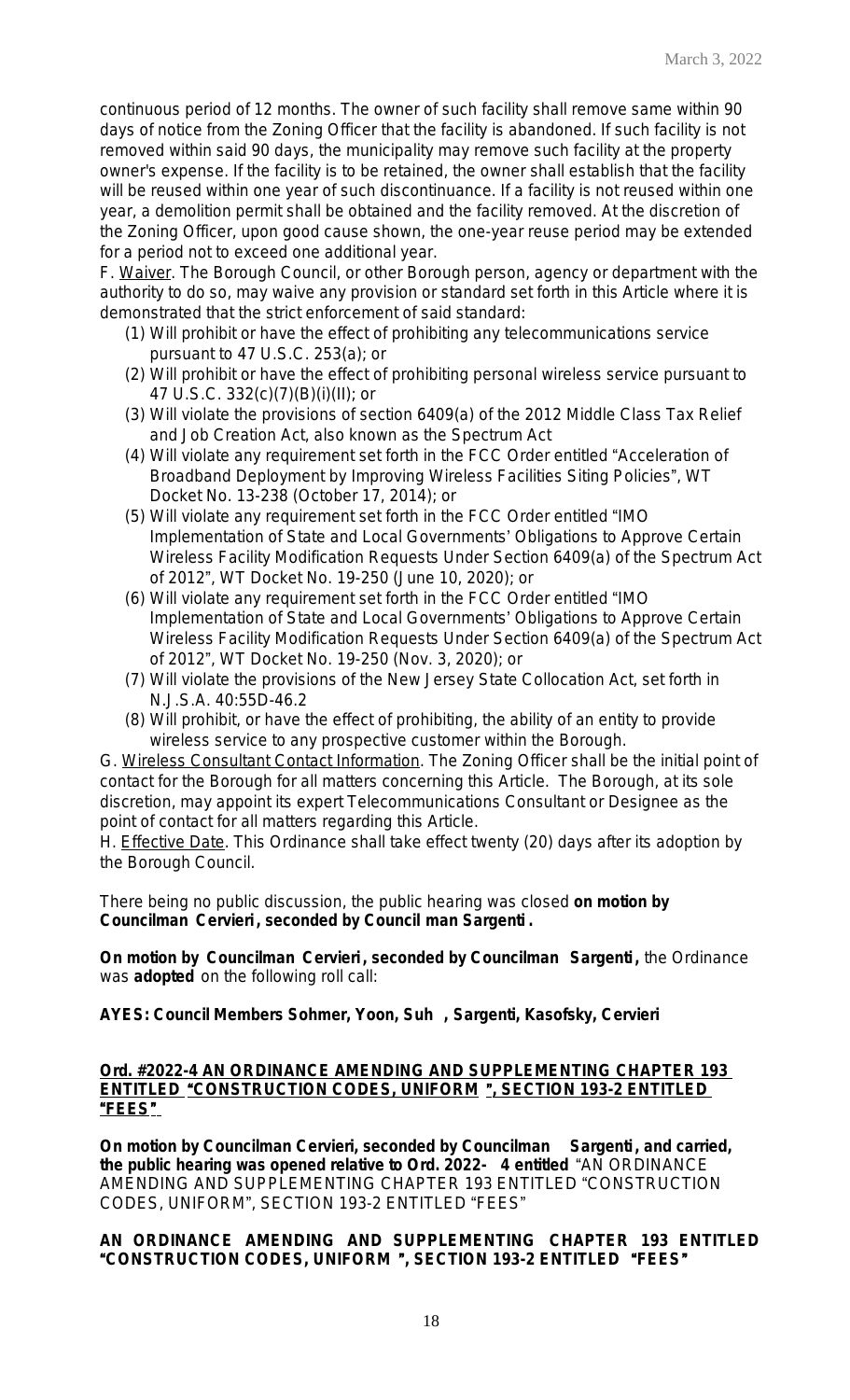**WHEREAS**, it has been brought to the attention of the Mayor and Council of the Borough of Fort Lee that fees have not been raised for certain aspects of construction since 2011; and

**WHEREAS**, the Mayor and Council believes it would be in the best interest of the citizens that fees be adjusted at this time.

**NOW, THEREFORE, BE IT ORDAINED** by the Mayor and Council of the Borough of Fort Lee that Chapter 193 "Construction Codes, Uniform", Section 193-2 "Fees" is amended and supplemented as follows:

Section 1 - The following Sections are hereby amended as set forth in the following schedules:

| (1)        | Schedule A: |     | Building Subcode Fees.                                                                                                                                                                                                                                                                                                           |         |
|------------|-------------|-----|----------------------------------------------------------------------------------------------------------------------------------------------------------------------------------------------------------------------------------------------------------------------------------------------------------------------------------|---------|
|            |             |     | New Construction:                                                                                                                                                                                                                                                                                                                |         |
|            |             |     | Based on cubic footage or structural volume                                                                                                                                                                                                                                                                                      | \$0.045 |
|            |             |     | Renovations, alterations and repairs:                                                                                                                                                                                                                                                                                            |         |
|            |             |     | 1. Renovations, alterations and repairs (commercial)                                                                                                                                                                                                                                                                             |         |
|            |             |     | Per the first \$1,000 of estimated cost                                                                                                                                                                                                                                                                                          | \$75    |
|            |             |     | For each \$1,000 of estimated cost thereafter                                                                                                                                                                                                                                                                                    | \$50    |
|            |             |     | Demolition:                                                                                                                                                                                                                                                                                                                      |         |
|            |             |     | One- and two-family dwellings                                                                                                                                                                                                                                                                                                    | \$500   |
|            |             |     | Multifamily                                                                                                                                                                                                                                                                                                                      | \$1,000 |
|            |             |     | Commercial and industrial buildings                                                                                                                                                                                                                                                                                              | \$500   |
|            |             |     | up to 10,000 square feet                                                                                                                                                                                                                                                                                                         |         |
|            |             |     | All other commercial and industrial buildings                                                                                                                                                                                                                                                                                    | \$1,200 |
|            |             |     | (3) Schedule C: Plumbing Subcode Fees                                                                                                                                                                                                                                                                                            |         |
|            |             |     | Sewer Connection (initial or replacement)                                                                                                                                                                                                                                                                                        | \$250   |
|            |             |     | (4) Schedule D: Electric Subcode Fees                                                                                                                                                                                                                                                                                            |         |
|            |             | (c) | Service equipment, panel board, switchboard, switchgear, motor-<br>control center or disconnecting means:                                                                                                                                                                                                                        |         |
|            |             |     | 0 to 200 amperes                                                                                                                                                                                                                                                                                                                 | \$80    |
|            |             |     | 201 to 400 amperes                                                                                                                                                                                                                                                                                                               | \$120   |
|            |             |     | 401 to 800 amperes                                                                                                                                                                                                                                                                                                               | \$150   |
|            |             |     | 801 to 999 amperes                                                                                                                                                                                                                                                                                                               | \$300   |
|            |             |     | 1,000 amperes and above                                                                                                                                                                                                                                                                                                          | \$1,000 |
| Section 2. |             |     | If any section or provision of this Ordinance shall be held invalid in any court of<br>competent jurisdiction, the same shall not affect the other sections or provisions<br>of this Ordinance, except so far as the section or provision so declared invalid shall<br>be inseparable from the remainder of any portion thereof. |         |
| Section 3. |             |     | All ordinances or parts of ordinance inconsistent with this Ordinance are hereby<br>repealed to the extent of such inconsistency.                                                                                                                                                                                                |         |
| Section 4. |             |     | This Ordinance shall take effect upon final adoption and publication in<br>accordance with Law.                                                                                                                                                                                                                                  |         |

There being no public discussion, the public hearing was closed **on motion by Councilman Cervieri , seconded by Council man Sargenti .**

**On motion by Councilman Cervieri , seconded by Councilman Sargenti ,** the Ordinance was **adopted** on the following roll call:

**AYES: Council Members Sohmer, Yoon, Suh , Sargenti, Kasofsky, Cervieri**

# **Ord. #2022-5 AN ORDINANCE AMENDING AND SUPPLEMENTING CHAPTER 336 ENTITLED** "**SEWERS**"**, SECTION 336-23 ENTITLED** "**CONNECTION OF BUILDING**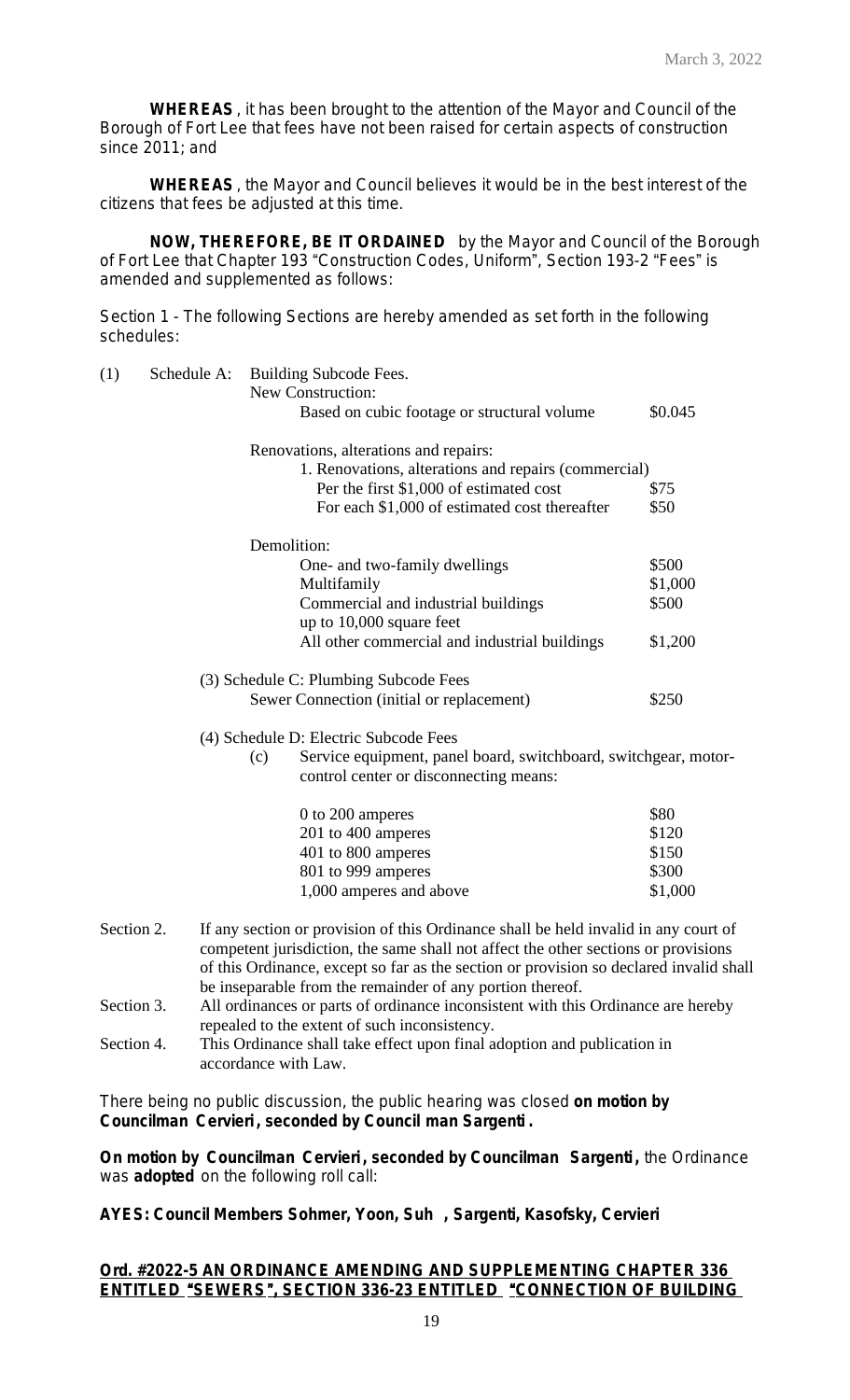# **SEWER AND PUBLIC SEWER** "

**On motion by Councilman Cervieri, seconded by Councilman Sargenti , and carried, the public hearing was opened relative to Ord. 2022- 5 entitled** "AN ORDINANCE AMENDING AND SUPPLEMENTING CHAPTER 336 ENTITLED "SEWERS", SECTION 336-23 ENTITLED "CONNECTION OF BUILDING SEWER AND PUBLIC SEWER"

#### **AN ORDINANCE AMENDING AND SUPPLEMENTING CHAPTER 336 ENTITLED** "**SEWERS**"**, SECTION 336-23 ENTITLED** "**CONNECTION OF BUILDING SEWER AND PUBLIC SEWER** "

**WHEREAS**, it has been brought to the attention of the Mayor and Council of the Borough of Fort Lee that Chapter 336 entitled "Sewers" requires updating; and

**WHEREAS**, the Mayor and Council believes it would be in the best interest of the citizens that Chapter 336 be amended and supplemented at this time.

**NOW, THEREFORE, BE IT ORDAINED** by the Mayor and Council of the Borough of Fort Lee that Chapter 336 "Sewers", Section 336-23 "Connection of Building Sewer and Public Sewer" are amended and supplemented as follows:

#### Section 1

Chapter 336, Sewers, Section 336-23 is hereby amended and supplemented in its entirety as follows:

156-23 Connection of Building Sewer and Public Sewer.

A. The connection of the building sewer into the public sewer shall conform to all applicable requirements of the Uniform

Construction Code and all other applicable ordinances, rules and regulations and all other applicable provisions of law.

- B. Unless otherwise provided herein, or in any other ordinance, rule, regulation or other provision of law, the procedures and specifications established by the American Society of Civil Engineers and Manual of Practice No. 9 of the Water Pollution Control Federation shall represent the standards to be applied with respect to such installations.
- C. All connections between the building sewer and the public sewer shall be made gas-tight and watertight, which conditions shall be verified by testing.
- D. Check valves shall be provided at all connections between the building sewer and the public sewer.

#### Section 2

If any section or provision of this Ordinance shall be held invalid in any court of competent jurisdiction, the same shall not affect the other sections or provisions of this Ordinance, except so far as the section or provision so declared invalid shall be inseparable from the remainder of any portion thereof.

Section 3.

All ordinances or parts of ordinance inconsistent with this Ordinance are hereby repealed to the extent of such inconsistency.

Section 4.

This Ordinance shall take effect upon final adoption and publication in accordance with Law.

There being no public discussion, the public hearing was closed **on motion by Councilman Cervieri , seconded by Council man Sohmer .**

**On motion by Councilman Cervieri , seconded by Councilman Sargenti ,** the Ordinance was **adopted** on the following roll call:

**AYES: Council Members Sohmer, Yoon, Suh , Sargenti, Kasofsky, Cervieri**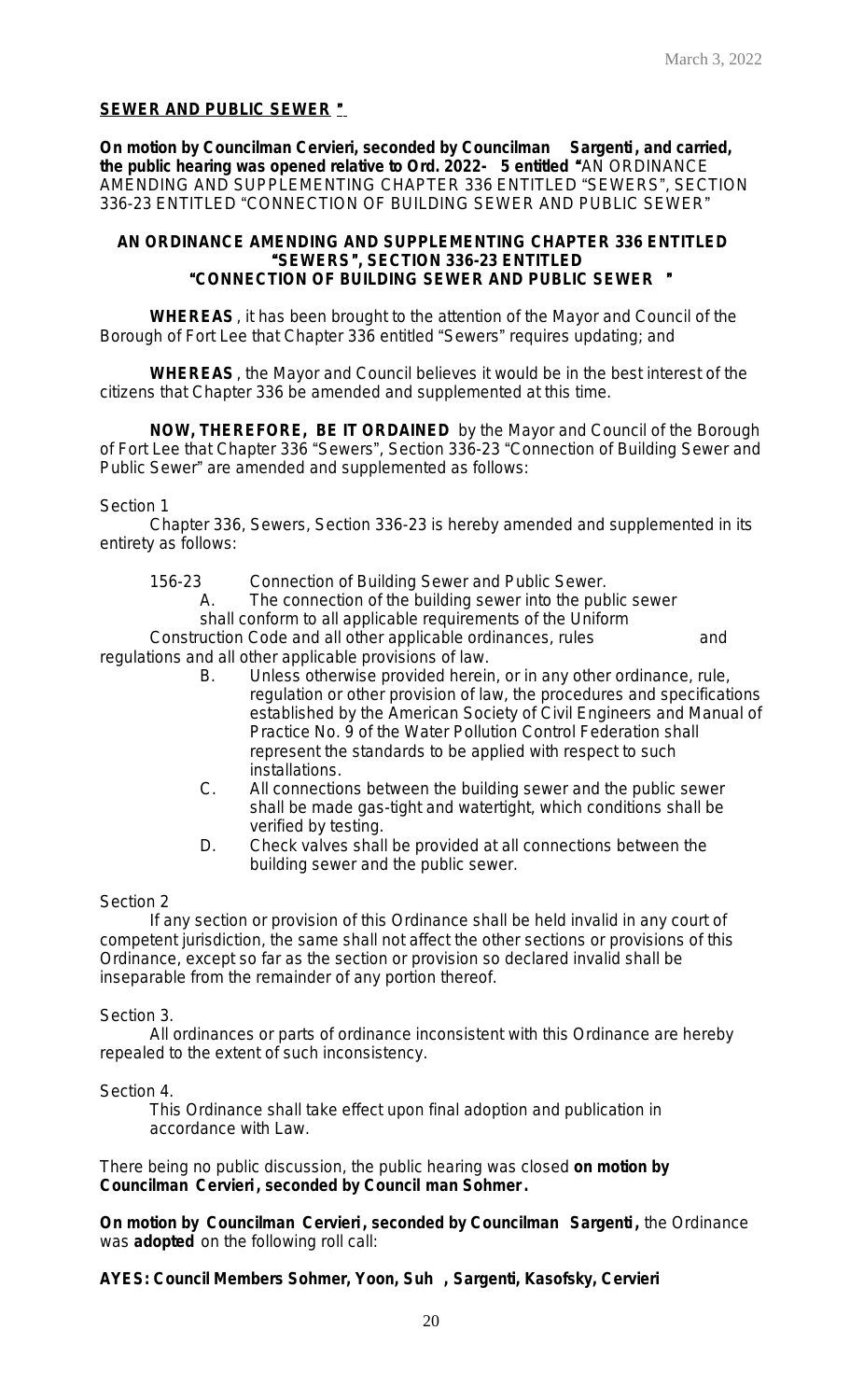# **PROPOSED CONSENT AGENDA**

**On motion by Councilman Cervieri , seconded by Councilman S argenti,** the Proposed Consent Agenda was introduced, and the public hearing was opened relative to items CA-1 through CA-10.

| Council  | Motion | Second | Yes | <b>No</b> | Abstain | Absent |
|----------|--------|--------|-----|-----------|---------|--------|
| Sohmer   |        |        |     |           |         |        |
| Yoon     |        |        |     |           |         |        |
| Suh      |        |        |     |           |         |        |
| Sargenti |        |        |     |           |         |        |
| Kasofsky |        |        |     |           |         |        |
| Cervieri |        |        |     |           |         |        |

| March 3, 2022<br><b>Regular Session Meeting</b>             |  |  |  |  |  |  |
|-------------------------------------------------------------|--|--|--|--|--|--|
| Resolution $# C A-1 - CA-10$                                |  |  |  |  |  |  |
| Carried: Defeated: Tabled:<br>Approved on Consent Agenda: X |  |  |  |  |  |  |

# **CA-1 Payment of Claims**

BE IT RESOLVED that the following claims, the details for which are attached hereto and made a part hereof, are hereby authorized to be paid, having been audited and found correct by the Borough Administrator and Chief Financial Officer. **ACCOUNT AMOUNT**

Current \$ 664,929.21<br>
Current - Grant \$ 664,929.21 Current - Grant<br>Capital Road Improvement Plan Multiple Dwelling Construction Fees COAH Fees Senior Citizen Advisory Council Trip Admissions Special Dog Account Trust Account Fund Disability Insurance Trust Public Assistance Trust Fund Police Activity Trust Fort Lee Film Commission Community Development Redemption Account School Resource Account Dedicated Penalties (Fire Prevention) POAA Cop Card Donation Police Treasury 1,095.00 Police Justice Flexible Spending Trust Account Developers CONNECT ONE 422.19 Developers B of America

Capital 492,281.97

**Total: \$ 1,160,942.37**

# **CA-2 Approving Auxiliary Firefighter Application for Dylan Wright, Fire Company #3, and Firefighter NJ State Membership Application for Adrian Rivera, Fire Company #1**

The NJ State Firefighter Membership Application for Dylan Wright, Fire Company #3, and Firefighter NJ State Membership Application for Adrian Rivera, Fire Company #1 were approved.

**CA-3 Authorizing the Hiring of Various Spring Seasonal Employees in the Community Center and Recreation Department Effective through April 1** – **June 26, 2022**

# **RESOLUTION OF THE BOROUGH OF FORT LEE AUTHORIZING THE HIRING OF SPRING SEASONAL EMPLOYEES**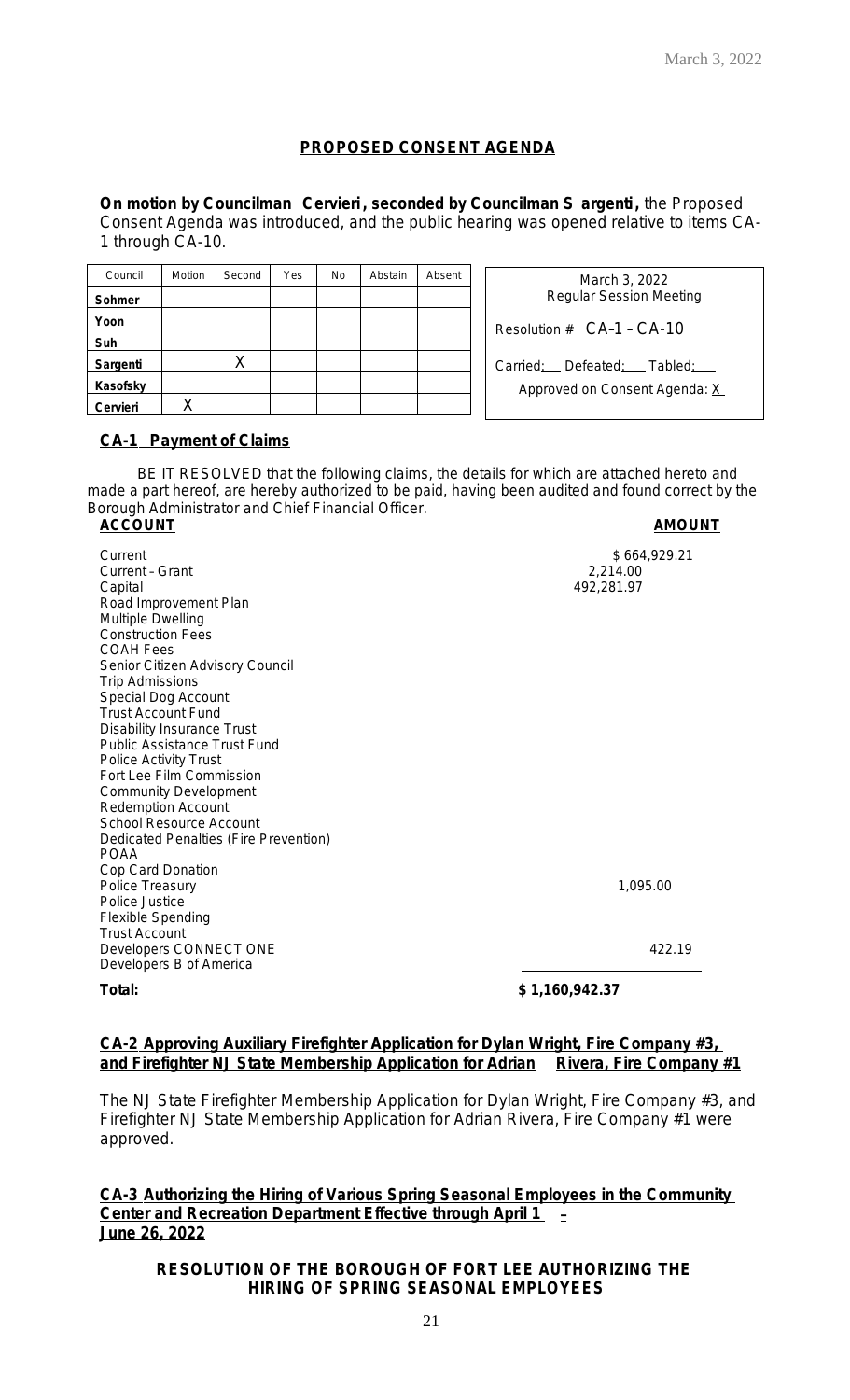**BE IT RESOLVED** that the Mayor and Council of the Borough of Fort Lee have authorized the hiring of spring seasonal employees; and,

 **NOW, THEREFORE, BE IT RESOLVED** that the below listed individuals will be hired as spring seasonal employees in the Departments listed, with an effective date provided by the Department Head to our Payroll Department; and

**BE IT FURTHER RESOLVED** that each employee will be compensated at an hourly rate listed for each individual.

| <b>NAME</b>                | <b>DEPARTMENT</b>   | <b>POSITION</b>             | <b>WAGE/</b><br><b>HR</b> |
|----------------------------|---------------------|-----------------------------|---------------------------|
| Ashman, Christopher        | Community<br>Center | Supervisor                  | \$15.00                   |
| Keller, Alan               | Community<br>Center | Supervisor                  | \$15.00                   |
| Jaikissoon, Eric           | Community<br>Center | <b>Chief Supervisor</b>     | \$18.00                   |
| Nannas, Dimitri            | Community<br>Center | Supervisor                  | \$15.00                   |
| Picinich, Donald           | Community<br>Center | Supervisor                  | \$15.00                   |
| Asharian, Laudan           | Recreation          | Rec/Tennis<br>Attendant     | \$15.00                   |
| Ashman, Christopher        | Recreation          | Rec/Tennis<br>Attendant     | \$15.00                   |
| DeGidio, Ashley            | Recreation          | Rec/Tennis<br>Attendant     | \$15.00                   |
| Gathers, Savannah          | Recreation          | Rec/Tennis<br>Attendant     | \$15.00                   |
| Gulsen, Berkan             | Recreation          | Rec/Tennis<br>Attendant     | \$15.00                   |
| Keller, Alan               | Recreation          | Rec/Tennis<br>Attendant     | \$15.00                   |
| Khatchadourian,<br>Natalie | Recreation          | Rec/Tennis<br>Attendant     | \$15.00                   |
| Kellas, Kim                | Recreation          | Crafts Instructor           | \$20.00                   |
| Rosa, Shaina               | Recreation          | Rec/Tennis<br>Attendant     | \$15.00                   |
| Samuel-Olagunju,<br>Joanne | Recreation          | Rec/Tennis<br>Attendant     | \$15.00                   |
| Schiff, Barry              | Recreation          | <b>Adult Art Instructor</b> | \$30.00                   |

# **CA-4 Accepting Retirement Notice of John Mattessich, Senior Pump Station Attendant, Department of Public Works, Effective March 31, 2022**

# **RESOLUTION OF THE BOROUGH OF FORT LEE ACCEPTING THE NOTICE OF RETIREMENT OF JOHN MATTESSICH, SENIOR PUMP STATION ATTENDANT**

**BE IT RESOLVED** that John Mattessich, Senior Pump Station Attendant, with the Department of Public Works has submitted a retirement notice dated February 9, 2022 and the Mayor and Council have accepted same; and

**BE IT RESOLVED** that Mr. Mattessich's retirement will be effective March 31, 2022, with the Borough of Fort Lee.

**BE IT FURTHER RESOLVED,** that the Mayor and Council extend their best wishes to Mr. Mattessich on his retirement.

# **CA-5 Authorize the Hiring of a Class III Special Law Enforcement Officer, Mr. Patrick Forrest, Effective March 7, 2022, \$35.00 Hourly Rate**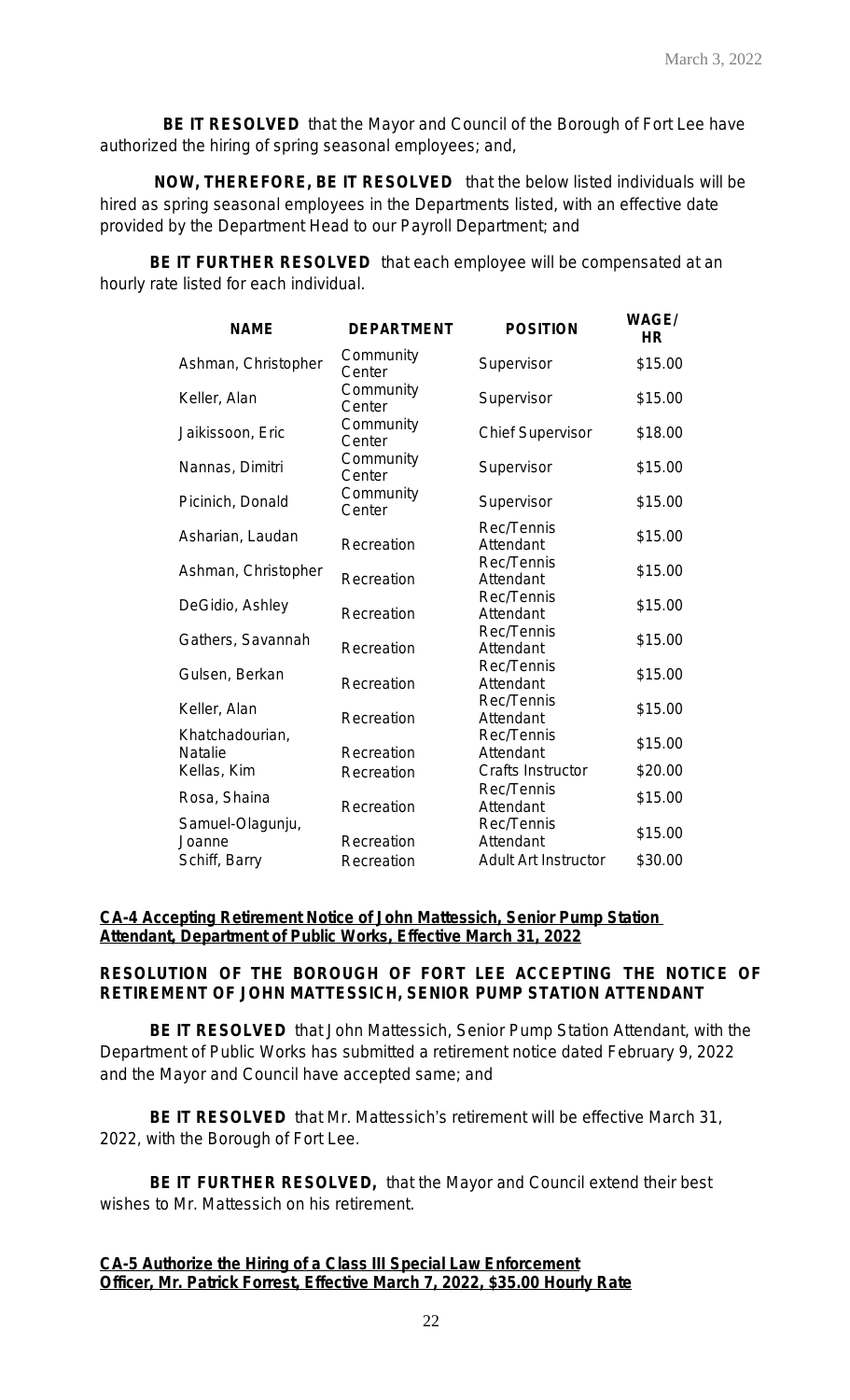# **RESOLUTION OF THE BOROUGH OF FORT LEE AUTHORIZING THE HIRING OF ONE CLASS III SPECIAL LAW ENFORCEMENT OFFICER (SLEO)**

**WHEREAS,** the Mayor and Council of the Borough of Fort Lee have determined the need to authorize the hiring of Class III Special Law Enforcement Officers for the Police Department, based on the current Table of Organization; and

**WHEREAS,** *Mr. Patrick Forrest*, meets the qualifications and has agreed to perform the duties of this position; and

**NOW, THEREFORE, BE IT RESOLVED** by the Mayor and Council of the Borough of Fort Lee, that *Mr. Patrick Forrest* be appointed as a Class III Special Law Enforcement Officers for the Police Department; and

**BE IT FURTHER RESOLVED** that Mr. Forrest will be compensated at an hourly rate of \$35.00.

# **CA-6 Accepting Resignation Notice of Mr. Frank Berardo, Tax Collector, Effective Retroactively to February 27, 2022**

# **RESOLUTION OF THE BOROUGH OF FORT LEE ACCEPTING THE RESIGNATION NOTICE OF MR. FRANK BERARDO, TAX COLLECTOR**

**WHEREAS,** Mr. Frank Berardo, Tax Collector has submitted his resignation notice dated February 23, 2022, and

**NOW THEREFORE BE IT RESOLVED,** that the Mayor and Council thank him for his hard work and diligence during his tenure as Tax Collector and have accepted same; and

**BE IT FURTHER RESOLVED,** that Mr. Berardo's resignation as Tax Collector will be effective February 27, 2022, with the Borough of Fort Lee. **CA-7 Authorizing the Acceptance of a Grant Agreement from the County of Bergen Division of Community Development for Jane and William Street Improvements \$104,937.00**

#### **RESOLUTION OF THE BOROUGH OF FORT LEE ACCEPTING A GRANT FROM THE COUNTY OF BERGEN DIVISION OF COMMUNITY DEVELOPMENT IN THE AMOUNT OF \$104,937 FOR JANE AND WILLIAM STREET IMPROVEMENTS**

**WHEREAS**, the Mayor and Council of the Borough of Fort Lee wishes to enter into a grant agreement with the County of Bergen for the purpose of using \$104,937 in Community Development Block Grant funds for rehabilitation of Jane and William Street; and

**NOW, THEREFORE, BE IT RESOLVED** , that the Mayor and Council hereby authorizes Mayor Mark J. Sokolich be a signatory to the aforesaid grant agreement; and

**BE IT FURTHER RESOLVED** , that the Mayor and Council hereby authorizes Borough Administrator Alfred R. Restaino to sign all County Vouchers submitted in connection with the aforesaid Catherine Street project; and

**BE IT FURTHER RESOLVED** , that the Mayor and Council recognizes that the Borough of Fort Lee is liable for any funds it spent in accordance with the Grant Agreement; and that liability of the Mayor and Council is in accordance with HUD requirements.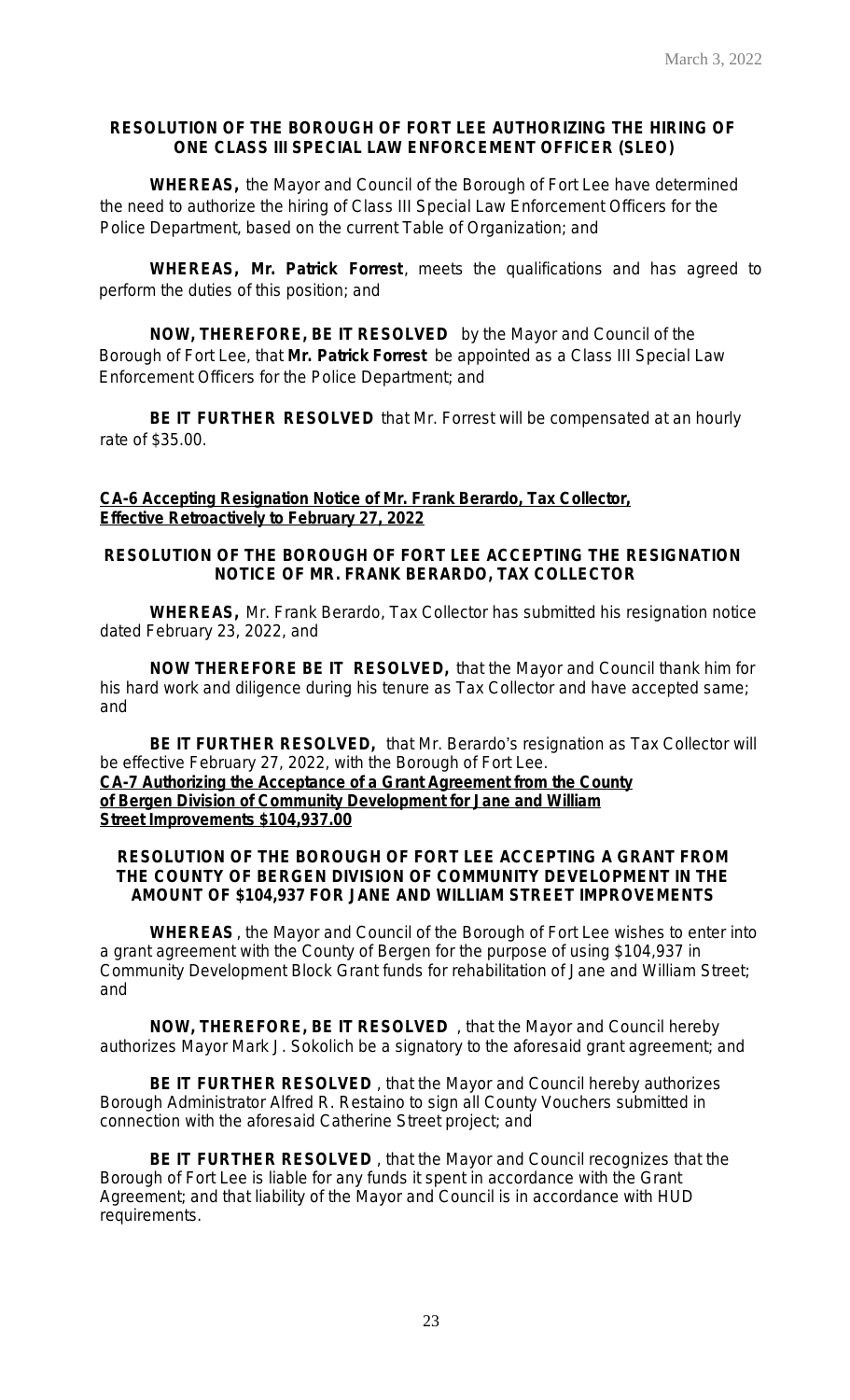**BE IT FURTHER RESOLVED** , that upon execution of the Grant Agreement, this resolution and the agreement between the parties shall be available for public inspection in the Office of the Borough Clerk.

**BE IT FURTHER RESOLVED** , that a copy of this resolution shall be sent to the Director of the Bergen County Community Development Program so that implementation of the aforesaid project may be expedited.

# **CA-8 Authorizing the Acceptance of a Grant Agreement from the County of Bergen Division of Community Development for the Senior Center HVAC Covid Upgrade \$21,300.00**

#### **RESOLUTION OF THE BOROUGH OF FORT LEE AUTHORIZING THE MAYOR AND COUNCIL TO ENTER INTO A GRANT AGREEMENT WITH THE COUNTY OF BERGEN DIVISION OF COMMUNITY DEVELOPMENT FOR SENIOR CENTER HVAC COVID UPGRADES IN THE AMOUNT OF \$21,300**

**WHEREAS**, the Mayor and Council of the Borough of Fort Lee wishes to enter into a grant agreement with the County of Bergen for the purpose of using \$21,300 in Community Development Block Grant-CV funds for Senior Center HVAC COVID Upgrades, 319 Main Street, Fort Lee, NJ; and

**NOW, THEREFORE, BE IT RESOLVED** , that the Mayor and Council hereby authorizes Mayor Mark J. Sokolich be a signatory to the aforesaid grant agreement; and

**BE IT FURTHER RESOLVED** , that the Mayor and Council hereby authorizes Borough Administrator Alfred R. Restaino to sign all County Vouchers submitted in connection with the aforesaid project; and

**BE IT FURTHER RESOLVED** , that the Mayor and Council recognizes that the Borough of Fort Lee is liable for any funds not spent in accordance with the Grant Agreement; and that liability of the Mayor and Council is in accordance with HUD requirements.

#### **CA-9 Approving the Borough** '**s 2022 Respiratory Protection Plan**

# **RESOLUTION OF THE BOROUGH OF FORT LEE APPROVING THE BOROUGH** '**S 2022 RESPIRATORY PROTECTION PLAN**

**WHEREAS**, it has been determined that there is a need for the Borough to have a written Respiratory Protection Plan; and

**WHEREAS**, it is necessary from time to time to revise said Respiratory Protection Plan for the purpose of improving operations or conforming to new regulations and/or procedures; and

**WHEREAS**, a review of the Respiratory Protection Plan has recently been completed to ensure compliance with applicable practices and procedures; and

**NOW, THEREFORE BE IT RESOLVED** , that the Borough of Fort Lee hereby adopts the 2022 Respiratory Protection Plan as written; and

**BE IT FURTHER RESOLVED**, that this resolution shall take effect immediately.

# **CA-10 Authorizing the Establishment of a Green Team Advisory Committee**

# **RESOLUTION OF THE BOROUGH OF FORT LEE ESTABLISHING A GREEN TEAM ADVISORY COMMITTEE**

**WHEREAS,** the Mayor and Council of the Borough of Fort Lee strives to save tax dollars, assure clean air and water, improve working and living environments to build a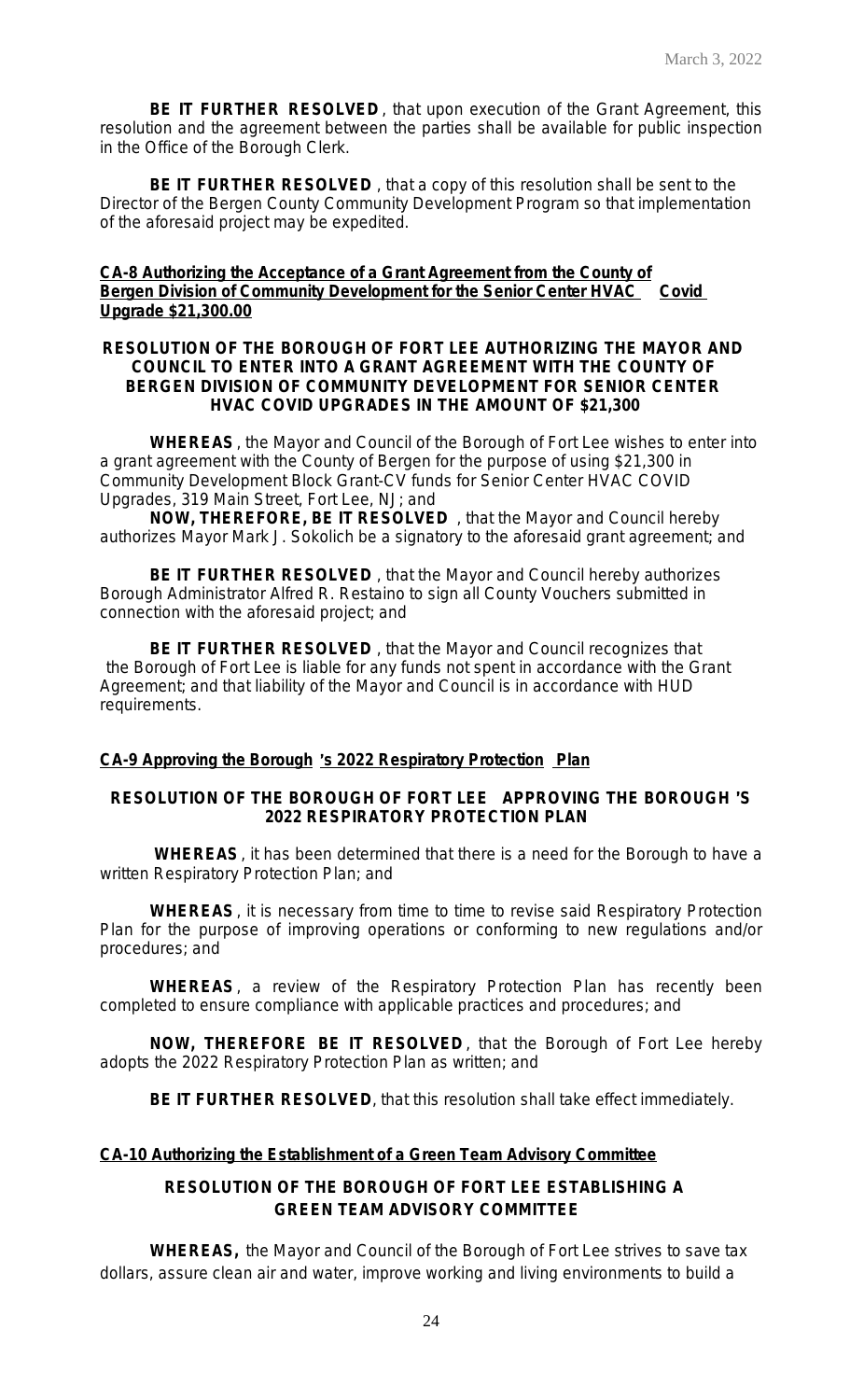community that is sustainable economically, environmentally, and socially; a community which would thrive well into the new century; and

**WHEREAS,** the Mayor and Council of the Borough of Fort Lee wishes to build a model of government which benefits our residents now and far into the future with green community initiatives which are easy to replicate and affordable to implement; and

**WHEREAS,** in an attempt to focus attention on "Green" issues, the Mayor and Council wishes to establish a Green Team Advisory Committee (GTA); and

**WHEREAS,** the Mayor and Council of the Borough of Fort Lee wants to begin the process of focusing on "Green" issues by starting with audits of municipality facilities and operations first; and

**WHEREAS,** the Mayor and Council of the Borough of Fort Lee has appropriated money in their budget to begin the process of making its operations greener, and more environmentally friendly beginning with energy audits of the Borough's facilities to pinpoint the most effective ways to reduce energy consumption; and

**WHEREAS,** solar power, changes to fleet purchasing and maintenance, water quality improvements, and operational changes will all be considered as the Borough moves to do their share to lessen the environmental impact of its operations; and

**NOW THEREFORE BE IT RESOLVED,** by the Mayor and Council of the Borough of Fort Lee that we do hereby establish a Green Team Advisory Committee who shall be residents or employees of the Borough of Fort Lee; and

**NOW THEREFORE BE IT FURTHER RESOLVED,** by the Mayor and Council of the Borough of Fort Lee that the following persons are hereby appointed to the GTA and are eligible to serve until replaced though an updated resolution:

Ms. Natalie Chapé, Fort Lee Business District Alliance Ms. Ashley DiGideo, Fort Lee Department of Public Works Police Chief Matthew Hintze or his designee Councilwoman Ila Kasofsky Ms. Stephanie Koslow Ms. Ioulia (Julie) Liapes, Fort Lee Health Department Mr. Al Restaino, Fort Lee Borough Administrator or his designee Mr. Matthew Rutch, Fort Lee CFO and QPA Mr. Tony Seker Ms. Jill Scarpa, Fort Lee Health Department Mayor Mark J. Sokolich or his designee Stephen Wolowitz, Fort Lee School District

There being no discussion, the public hearing was closed on motion by Councilman Cervieri, seconded by Councilwoman Kasofsky. The Consent Agenda regarding CA-1 through CA- 10 was approved on the following roll call:

# **AYES: Council Members Sohmer, Yoon, Suh , Sargenti, Kasofsky, Cervieri**

#### **RESOLUTIONS**

**R-1 Approving and Authorizing the Execution of a Developer** '**s Agreement Between the Borough of Fort Lee and 2053 Fletcher Associates, LLC**

> March 3, 2022 Regular Session Meeting

Resolution # R- 1

Carried: X Defeated: \_ Tabled: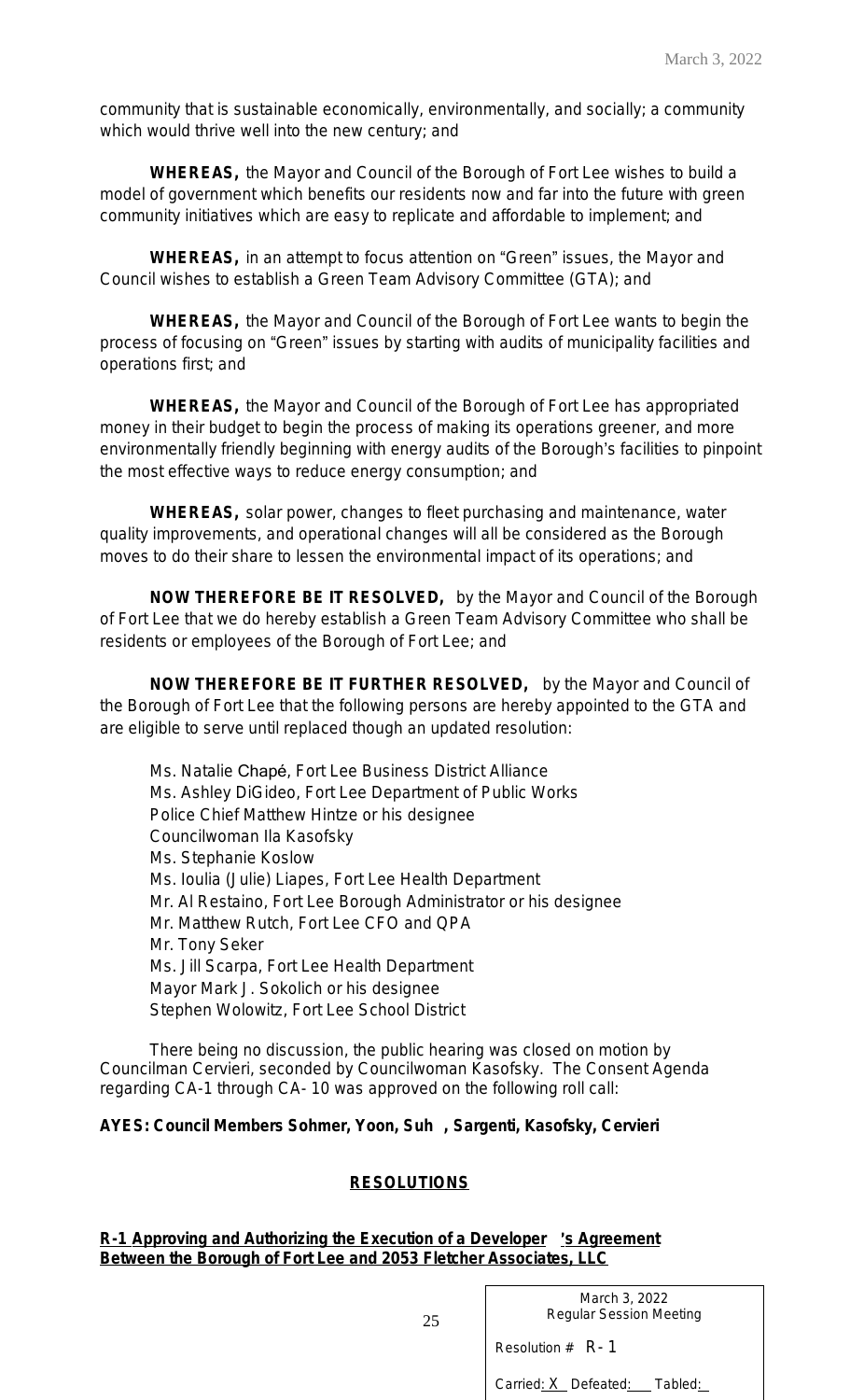| Council  | Motion | Second | Yes | <b>No</b> | Abstain | Absent |
|----------|--------|--------|-----|-----------|---------|--------|
| Sohmer   |        |        |     |           |         |        |
| Yoon     |        |        | Χ   |           |         |        |
| Suh      |        |        | Χ   |           |         |        |
| Sargenti |        | Х      | X   |           |         |        |
| Kasofsky |        |        | Х   |           |         |        |
| Cervieri |        |        |     |           |         |        |

\*Mayor Sokolich Recused

#### **RESOLUTION OF THE BOROUGH OF FORT LEE APPROVING AND AUTHORIZING THE EXECUTION OF THE DEVELOPER** '**S AGREEMENT BETWEEN THE BOROUGH OF FORT LEE AND 2053 FLETCHER ASSOCIATES, LLC**

**WHEREAS**, on August 24, 2021, the Fort Lee Zoning Board of Adjustment ("Zoning Board") granted approvals to 2053 Fletcher Associates, LLC (the "Developer") for the construction of two (2) three (3) story, two family dwellings for property known as Block 4458, Lot 2, also known as 2053 Fletcher Avenue (the "Property"); and

**WHEREAS**, on September 14, 2021, the Zoning Board adopted a resolution memorializing the approval and the Borough of Fort Lee and Developer have agreed to the terms and conditions of a Developer's Agreement; and

**WHEREAS**, a Developer's Agreement has been prepared by Joseph Mariniello, Esq. and is attached hereto.

**NOW THEREFORE, BE IT RESOLVED** by the Mayor and Council of the Borough of Fort Lee that the Mayor and Borough Clerk hereby approved and authorize to the execution of the Developer's Agreement with the Developer.

**BE IT FURTHER RESOLVED** that a copy of this resolution shall be filed in the Office of the Borough Clerk.

#### **R-2 Approving and Authorizing the Execution of a Developer** '**s Agreement Between the Borough of Fort Lee and M & J 730, LLC, 1629 Parker Avenue and 1624 Palisade Avenue**

| Council  | Motion | Second | Yes | <b>No</b> | Abstain | Absent | March 3, 2022                  |
|----------|--------|--------|-----|-----------|---------|--------|--------------------------------|
| Sohmer   |        |        | ⌒   |           |         |        | <b>Regular Session Meeting</b> |
| Yoon     |        |        | ⌒   |           |         |        | Resolution $#$ R- 2            |
| Suh      |        |        | Χ   |           |         |        |                                |
| Sargenti |        |        |     |           |         |        | Carried: X Defeated: Tabled:   |
| Kasofsky |        |        | ∨   |           |         |        | Approved on Consent Agenda:    |
| Cervieri |        |        |     |           |         |        |                                |

#### **RESOLUTION OF THE BOROUGH OF FORT LEE APPROVING AND AUTHORIZING THE EXECUTION OF THE DEVELOPER** '**S AGREEMENT BETWEEN THE BOROUGH OF FORT LEE AND M & J 730 LLC**

**WHEREAS**, on July 9, 2019, the Fort Lee Zoning Board of Adjustment ("Zoning Board") granted approvals to M & J 730 LLC, (the "Developer") for the construction of a new mixed use shopping center for property known as Block 4351, Lots 6 & 11, also known as 1629 Parker Avenue & 1624 Palisade Avenue (the "Property"); and

**WHEREAS**, on July 23, 2019, the Zoning Board adopted a resolution memorializing the approval and the Borough of Fort Lee and Developer have agreed to the terms and conditions of a Developer's Agreement; and

**WHEREAS**, a Developer's Agreement has been prepared by Saverio V. Cereste, Esq. and is attached hereto.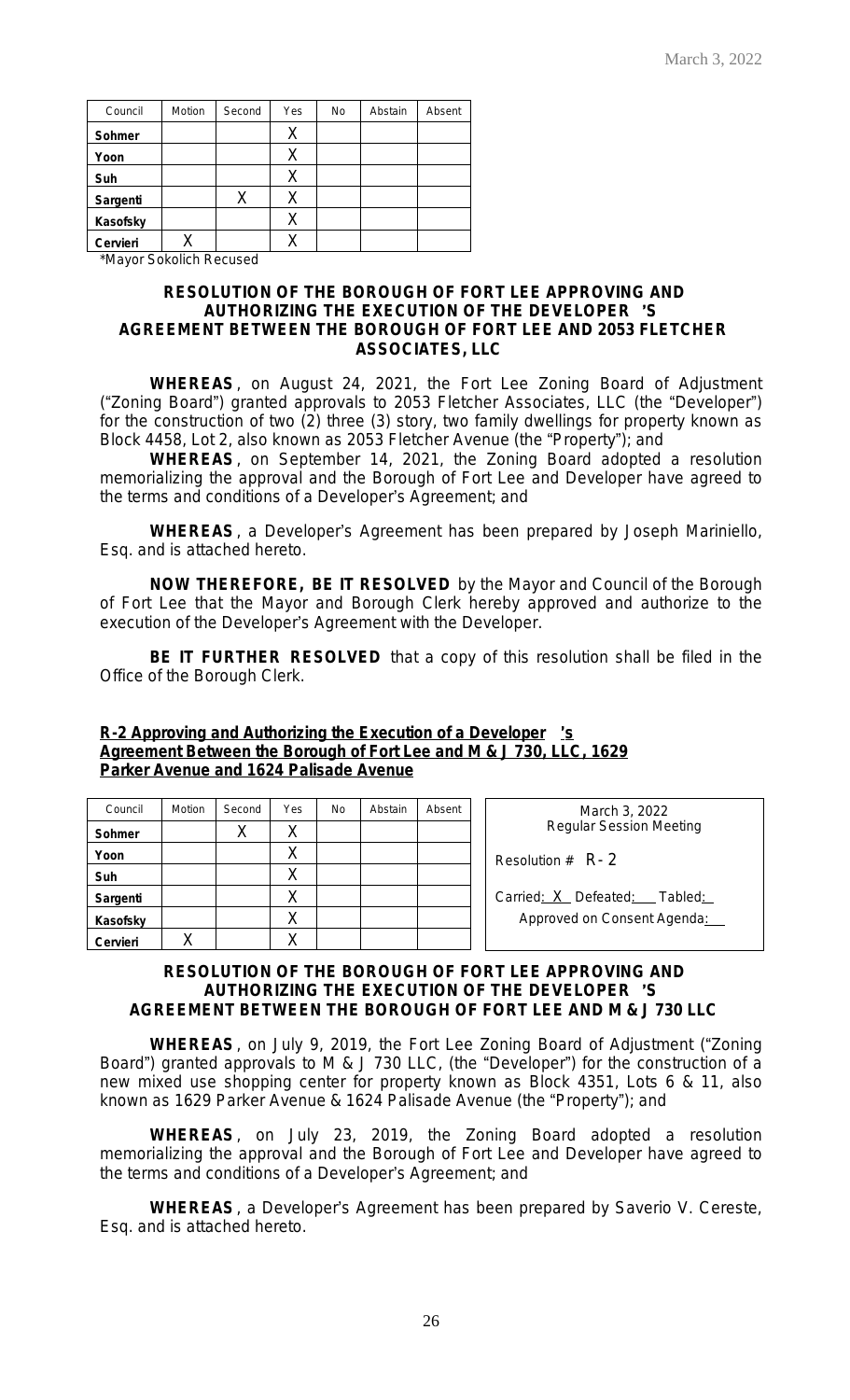**NOW THEREFORE, BE IT RESOLVED** by the Mayor and Council of the Borough of Fort Lee that the Mayor and Borough Clerk hereby approved and authorize to the execution of the Developer's Agreement with the Developer.

**BE IT FURTHER RESOLVED** that a copy of this resolution shall be filed in the Office of the Borough Clerk.

# **R-3 Authorizing 2021 Budget Transfers**

| Council                                                  | Motion | Second | Yes | No | Abstain | Absent | March 3, 2022                  |  |
|----------------------------------------------------------|--------|--------|-----|----|---------|--------|--------------------------------|--|
| Sohmer                                                   |        |        |     |    |         |        | <b>Regular Session Meeting</b> |  |
| Yoon                                                     |        |        |     |    |         |        | Resolution $#$ R- 3            |  |
| Suh                                                      |        | Χ      |     |    |         |        | Carried: X Defeated: Tabled:   |  |
| Sargenti                                                 |        |        | Χ   |    |         |        | Approved on Consent Agenda:    |  |
| Kasofsky                                                 |        |        | Χ   |    |         |        |                                |  |
| Cervieri                                                 |        |        |     |    |         |        |                                |  |
| <b>RESOLUTION OF THE BOROUGH OF FORT LEE AUTHORIZING</b> |        |        |     |    |         |        |                                |  |

# **BUDGET TRANSFERS**

**BE IT RESOLVED** , by the Mayor and Council of the Borough of Fort Lee, that the following 2021 budget appropriation reserve transfers are hereby made, pursuant to N.J.S.A. 40A:4-58, not less than two-thirds of the full membership of the Governing Body concurring:

|                         | From:     | <u>To:</u> |       |
|-------------------------|-----------|------------|-------|
| Police S/W              | 275,700   |            |       |
| Economic Dev. O/E       |           | 4,200      |       |
| OEM O/E                 |           |            | 6,000 |
| EMT O/E                 |           |            | 9,000 |
| Fire Prevention O/E     |           | 1,000      |       |
| Garbage O/E             |           | 219,000    |       |
| Buildings & Grounds O/E |           | 16,000     |       |
| IT O/E                  |           | 9,000      |       |
| Telephone O/E           |           |            | 5,500 |
| Gasoline O/E            |           | 6,000      |       |
| <b>TOTAL:</b>           | \$275,700 | \$275,700  |       |

# **COUNCIL REPORTS**

**Councilman Sohmer** - He expressed his appreciation for the well wishes regarding his hand surgery.

He mentioned the Baranova27 Ukraine drop off center located at 2060 Hudson Street is in need of supplies and volunteers. Supplies will be shipped overseas.

He congratulated Matthew Rutch on becoming the Boroughs new Tax Collector and thanked Frank Berardo for his time served as part time Tax Collector. He congratulated John Mattessich, Department of Public Works on his retirement.

**Councilman Yoon** - No report this evening.

**Councilman Suh** - He mentioned the Baranova27 Ukraine drop off center located at 2060 Hudson Street is in need of supplies and volunteers.

He mentioned spring softball registration is open and he thanked all of the coaches involved. The Board of Educated has voted to follow the CDC guidelines with masks being worn are optional in schools.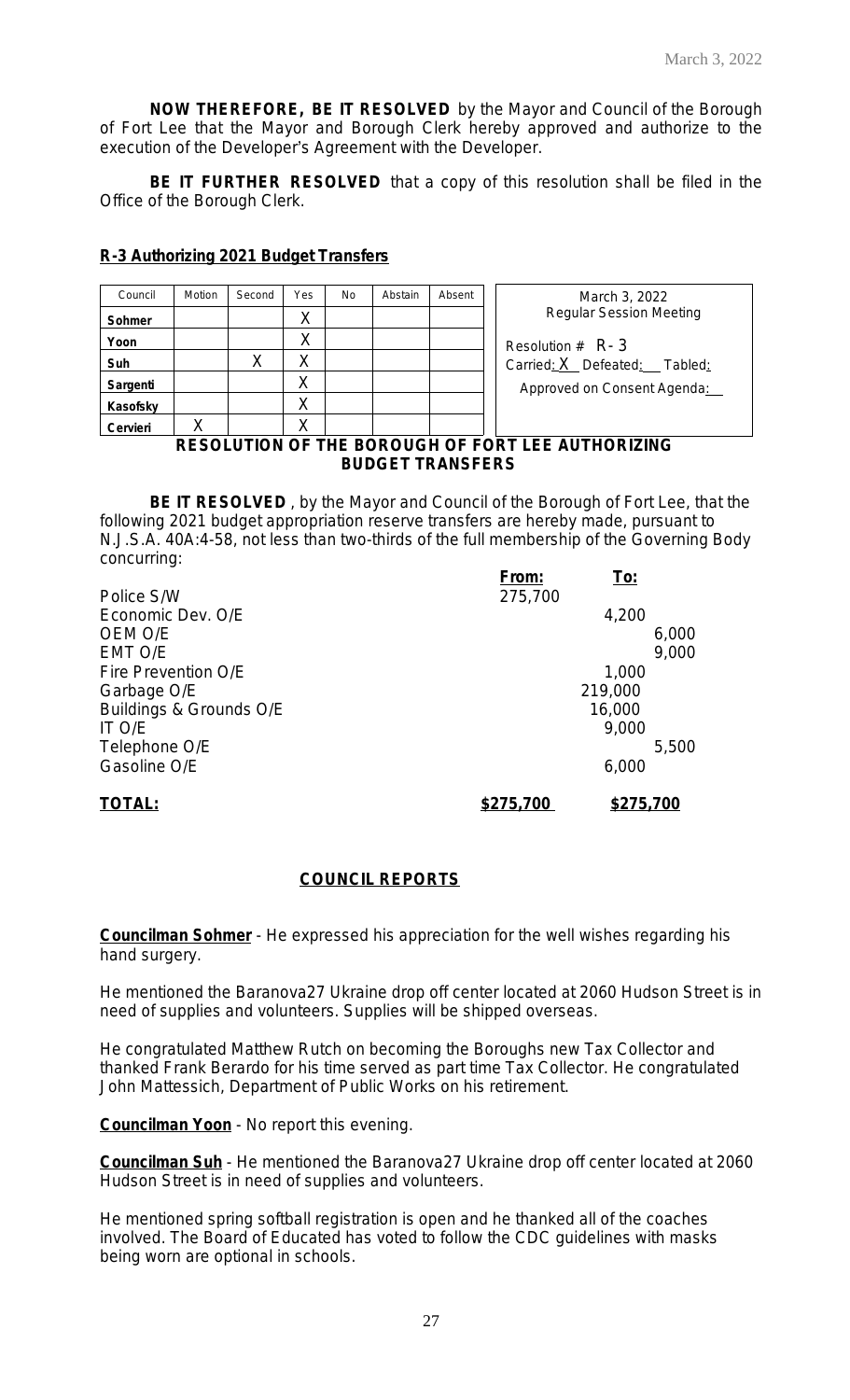**Councilman Sargenti** - He thanked Mayor Sokolich for his most recent Borough video regarding the Baranova27 Ukraine drop off center and expressed his heart and prayers are with Ukraine.

He gave a Fire Department response activity report for the month of February. He thanked the Borough employees who participated and donated to the Polar Plunge.

**Mayor Sokolich** - He thanked Sam Ghali and the Parking Authority for lighting Borough buildings in the colors of Ukraine.

**Councilwoman Kasofsky** - She expressed her thoughts and prayers are with Ukraine.

She mentioned the Friends of the Library live meeting will be held on March 30th at 6:30 PM with a sign-up committee meeting to follow along with the current virtual events being offered at the Fort Lee Library.

**Councilman Cervieri** - He expressed his thoughts and prayers are with Ukraine.

He mentioned a great team effort has gone into the preparation for the April 2 Easter Egg Hunt located at the Community Center.

**Mayor Sokolich** - He thanked all involved with the Easter Egg hunt preparation. He mentioned a revision of plans prepared by Boswell Engineering related to project known as Palisades Interstate Park will be uploaded to the Borough website and distributed to Northbridge residents.

# **PUBLIC PARTICIPATION**

On motion by Councilman Cervieri, seconded by Councilman Suh, and carried unanimously, the meeting was opened to the public for discussion.

**Name Address**<br> **Address**<br> **Address**<br> **Address** 1. John 11th St. Resident<br>2. Vick 11th St. Resident 11<sup>th</sup> St. Resident

Mr. John and Mr. Vick, both residing on 11<sup>th</sup> Street have expressed their concern regarding ongoing construction located at 1542 11<sup>th</sup> Street, specifically the drilling of rock foundation between the hours of 8AM-4PM.

Mayor Sokolich thanked the residents for their approach and will address the matter with the developers immediately.

#### 3. Barry Brewer 1600 Center Avenue

Mr. Brewer expressed his concern for municipal support for unit owners involved with lawsuits within a Co-Op residential building and his desire to advocate for such an agency.

There being no further public discussion, the public hearing was closed **on motion by Councilman Cervieri , seconded by Councilman Suh.**

On motion by Councilman Cervieri, seconded by Councilman Suh, and there being no further discussion, the meeting was adjourned with no objections at 7:46 p.m.

Prepared By:

Nadine Drumgoole, RMC Deputy Municipal Clerk

Constantina Roditis **Municipal Clerk** Municipal Clerk Municipal Clerk's Office

Evelyn Rosario, RMC, CMC